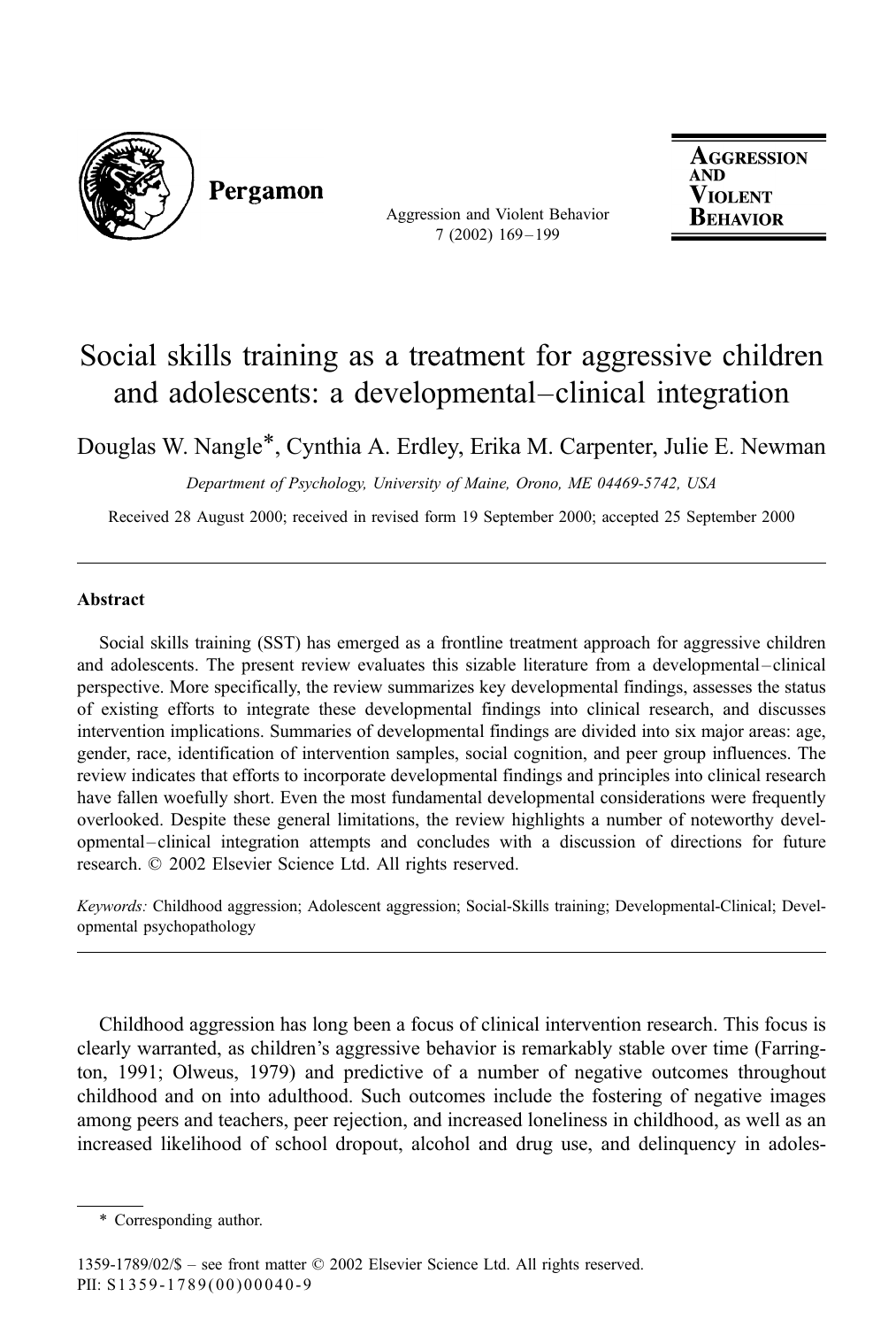cence, and eventual criminality and psychopathology in adulthood (Asher, Parkhurst, Hymel, & Williams, 1990; Cairns, Cairns, & Neckerman, 1989; Coie & Koeppl, 1990; Kupersmidt, Coie, & Dodge, 1990; Lochman & Wayland, 1994; Parker & Asher, 1987). Over the past three decades, concentrated efforts have resulted in the development of a variety of effective treatment approaches that range from those focusing more directly on the aggressive child, including operant procedures, social skills training (SST), and the use of stimulant medication, to those targeting broader systems, such as parent management training and schoolbased interventions (McFadyen-Ketchum & Dodge, 1998).

SST emerged as a treatment option amidst increasing dissatisfaction with the more traditional operant approaches. The use of reinforcement to increase prosocial behavior and punishment to inhibit aggressive responses proved successful in achieving immediate improvements but failed to demonstrate more long-term maintenance and cross-setting generalization (e.g., Drabman & Lahey, 1974; Drabman, Spitalnik, & Spitalnik, 1974). Further, such short-term decreases in aggressive behavior were not necessarily accompanied by increases in prosocial behavior or gains in peer acceptance (Bierman, Miller, & Stabb, 1987). The more durable improvements in behavior and peer acceptance produced by early SST interventions (e.g., Gresham & Nagle, 1980; Ladd, 1981) led to the increased use of these procedures with aggressive children and adolescents.

In the ensuing 20-year period, SST has become an established frontline treatment approach. Published intervention studies are now well represented in the journals of a variety of disciplines, including developmental psychology, clinical psychology, education, and counseling. Unfortunately, however, the fast expansion of this literature also resulted in a degree of fractionalization. That is, separate, and often independent, bodies of social skills intervention research have evolved within individual disciplines. In completing this review, we were struck by the tendency for researchers to publish almost exclusively in journals representing their particular disciplines. ''Cross-over'' publications were rare (see the work of Bierman and Lochman as notable exceptions), as were citations of work being done by others in different disciplines.

The rift between the developmental and clinical literatures is not limited to social skills research. In fact, historical accounts reveal a lack of collaboration, frequent turf skirmishes, and a resultant "widening schism in communication" between the two disciplines (Peterson  $\&$ Tremblay, 1999, p. 448). Calls from clinicians for increasing synthesis have been widespread (e.g., Mash, 1998; Ollendick & Vasey, 1999; Peterson & Tremblay, 1999; Shirk & Russell, 1996; Zeman, Nangle, & Sim, 1999). At the most basic level, such a synthesis would involve increased recognition of the role of a child's age, gender, and developmental level in determining an approach to treatment (Mash, 1998). Normative information might also aid in the identification of children in need of treatment and the evaluation of intervention effectiveness. At a more complex level, the integration of developmental principles and findings might result in treatment approaches that are more sensitive to dynamic developmental processes (Mash, 1998).

To date, we remain far from such a synthesis. In fact, the degree to which developmental findings and principles have been incorporated into clinical practice has been described as ''rudimentary at best'' (Mash, 1998, p. 12). To facilitate integration within the social skills literature, this review provides a summary of key developmental findings, an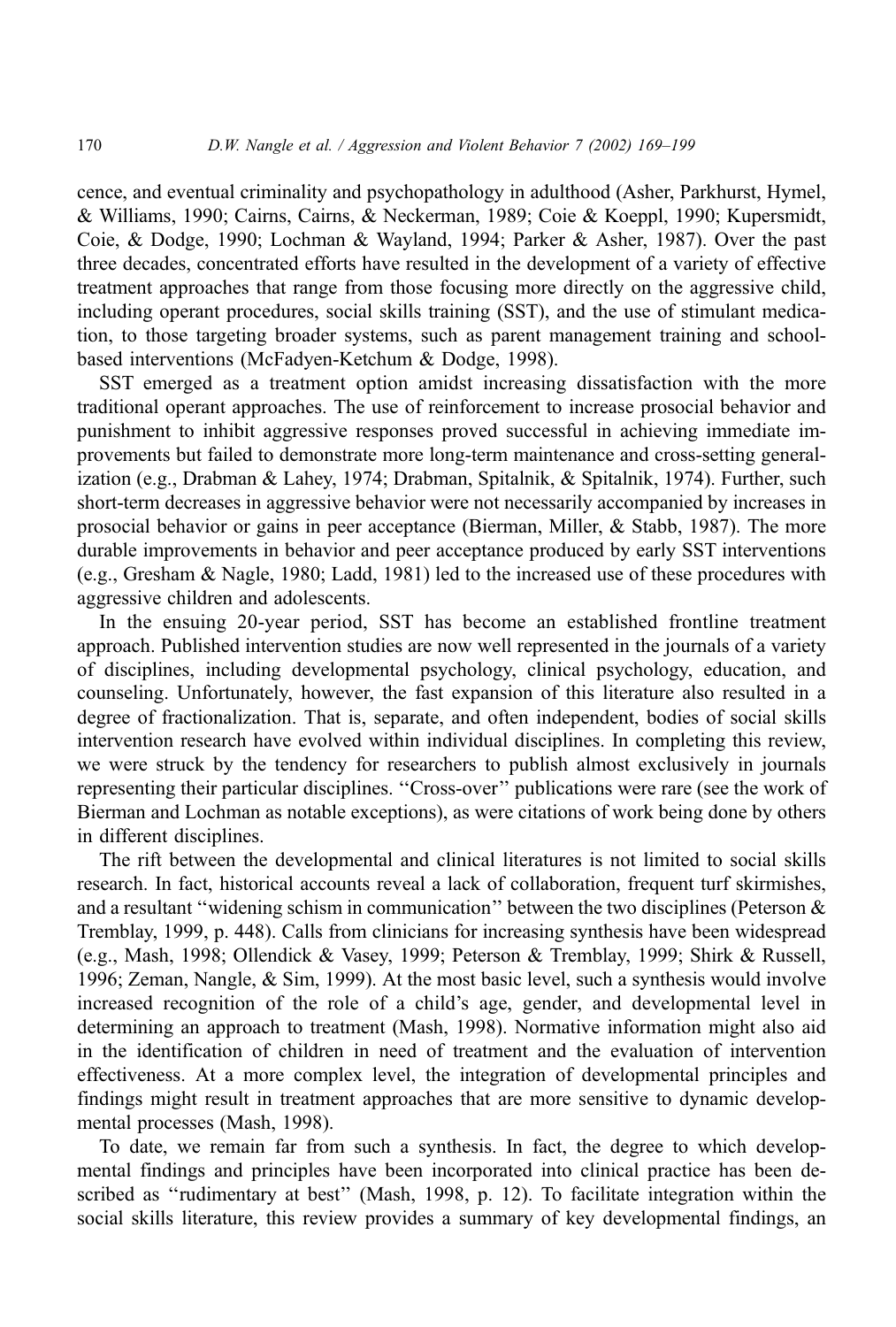assessment of the status of existing incorporation efforts, and a discussion of the implications for clinical intervention. For contextual purposes, an overview of the major social skills intervention approaches will precede the developmental review. At this time, it is important to note that working toward a developmental–clinical synthesis within this literature is not simply a matter of informing clinicians of developmental principles and findings. Developmental researchers have formed an impressive body of intervention research that is included in our review.

### 1. Intervention approaches

The more than 50 treatment studies reviewed are grouped according to developmental level and summarized in Tables 1, 2, and 3. For review purposes, the intervention studies are grouped broadly and discussed as follows: (1) SST, (2) cognitive–behavioral skills training, and (3) multicomponent cognitive–behavioral skills training.

#### 1.1. Social skills training

Guided by the social skills deficit model, these interventions are based on the implicit assumption that negative behaviors, such as aggression, often result from a lack of the skills needed to more competently negotiate conflict and influence peers (Bierman & Furman, 1984; Bierman et al., 1987; Bornstein, Bellack, & Hersen, 1980; Elder, Edelstein, & Narick, 1979; Factor & Schilmoeller, 1983; Frankel, Myatt, & Cantwell, 1995; Gottman, Gonso, & Schuler, 1976; Gresham & Nagle, 1980; Kolko, Dorsett, & Milan, 1981; Ladd, 1981; LaGreca & Santogrossi, 1980; Middleton & Cartledge, 1995; Mize & Ladd, 1990; Oden & Asher, 1977; Ollendick & Hersen, 1979; Prinz, Blechman, & Dumas, 1994; Sarason & Ganzer, 1973; Spence & Marzillier, 1981). Behavioral training procedures, including instruction, modeling, behavioral rehearsal, feedback, and discussion, are used to teach social skills, such as participation, cooperation, and communication. Even in the absence of the direct targeting of aggressive behavior, the provision of more adaptive behavioral alternatives is expected to result in reductions in aggression.

In one such intervention, Factor and Schilmoeller (1983) used instructions, prompts, modeling, and practice play sessions to teach preschool children communication, participation, cooperation, and validation/support skills. This brief (i.e., ten 8-min sessions) intervention resulted in gains in sociability and decreases in verbal and physical aggression relative to a control group. In a somewhat more elaborate example, Prinz et al. (1994) provided aggressive elementary school children with intensive instruction in informationexchange skills as part of an approximately 20-session school-based peer coping skills (PCS) training program. Much of the instruction occurred during ''probes'' in which child dyads, comprised of matched aggressive and competent-nonaggressive peers, engaged in role plays presenting information-exchange challenges (e.g., find out about your partner's family) as increasingly demanding performance goals were assessed (e.g., listener remains silent during speaker's statement, speaker is readily heard and understood). If performance goals were not met, extra training and practice were provided until mastery was achieved.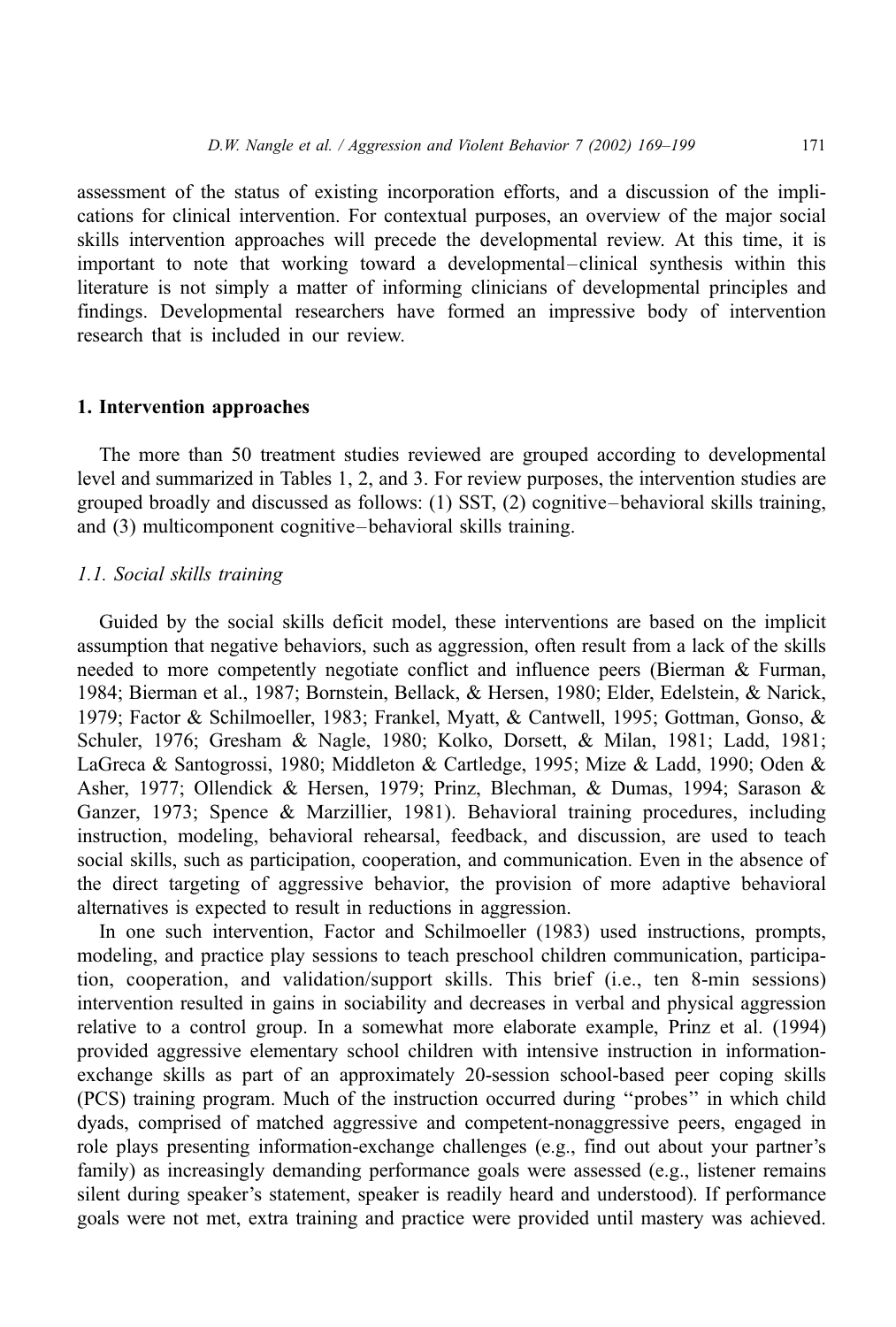| Table 1 |                                      |  |
|---------|--------------------------------------|--|
|         | Early childhood intervention studies |  |

| Authors and year                     | Age                    | Gender/race                             | Identification method                                                                         | Intervention                                     | Assessment method                                                                           | Intervention effects                                                                               |
|--------------------------------------|------------------------|-----------------------------------------|-----------------------------------------------------------------------------------------------|--------------------------------------------------|---------------------------------------------------------------------------------------------|----------------------------------------------------------------------------------------------------|
| Factor and<br>Schilmoeller<br>(1983) | $3-6$ -year olds       | 17 males, 19<br>females/race NR         | all from normal<br>preschool classrooms                                                       | <b>SST</b>                                       | behavioral<br>observations                                                                  | improved sociability<br>scores; decreased<br>group negative behavior                               |
| Mize and Ladd<br>(1990)              | $4-5$ -year olds       | gender NR/33<br>mostly White            | low-accepted by<br>sociometrics and scored<br>below the mean on a<br>social skill observation | SST with<br>peer pairing                         | sociometrics.<br>interviews<br>with children,<br>and behavioral<br>observations (A)         | positive correlations<br>between social<br>knowledge scores<br>and combined<br>skills use          |
| Rickel et al.<br>(1983)              | $3 - 5$ -year olds     | 58 males,<br>52 females/Black           | classified as "aberrant"<br>based on teacher ratings                                          | cognitive<br>problem<br>solving skills<br>(CPSS) | teacher ratings (A),<br>SPS measures,<br>achievement, and<br>behavioral<br>observations (A) | SPSS and achievement<br>improved, but SPSS<br>did not mediate<br>behavior adjustment               |
| Sharp (1981)                         | $3 - 5$ -year olds     | 29 males,<br>25 females/Black           | classified as "aberrant"<br>based on teacher ratings                                          | CPSS vs.<br>modified<br><b>CPSS</b>              | teacher ratings (A),<br>SPS measures, and<br>behavioral<br>observations (A)                 | SPSS improved in<br>CPSS group, but<br>SPSS did not mediate<br>behavior adjustment                 |
| Shure and<br>Spivack (1982)          | $4-5$ -year olds       | 97 males.<br>12 females/Black           | all children in federally<br>funded day-care centers                                          | <b>CPSS</b>                                      | teacher ratings (A)<br>and SPS measures                                                     | improved SPSS<br>and behavior                                                                      |
| Vaughn et al.<br>(1984)              | mean age of<br>5 years | 19 males, $6$<br>females/race NR        | classified as "aggressive"<br>based on teacher ratings                                        | <b>CPSS</b>                                      | teacher ratings (A)<br>and SPS measures                                                     | improved SPSS                                                                                      |
| Winer et al.<br>(1982)               | grade K                | 57 males, 52<br>females/mostly<br>White | all children in the<br>classrooms                                                             | <b>CPSS</b>                                      | teacher ratings (A),<br>SPS measures,<br>sociometrics, and IQ                               | improved SPSS<br>and behavior<br>adjustment, but<br>SPSS did not<br>mediate behavior<br>adjustment |
| Zahavi and<br>Asher (1978)           | $3-6$ -year olds       | 13 males, 6<br>females/race NR          | eight most aggressive<br>children based on<br>behavioral observation                          | verbal<br>instructions                           | behavioral<br>observations (A)                                                              | reduced aggression;<br>improved positive<br>activity                                               |

Note: NR <sup>=</sup> not reported; (A) <sup>=</sup> aggression items included.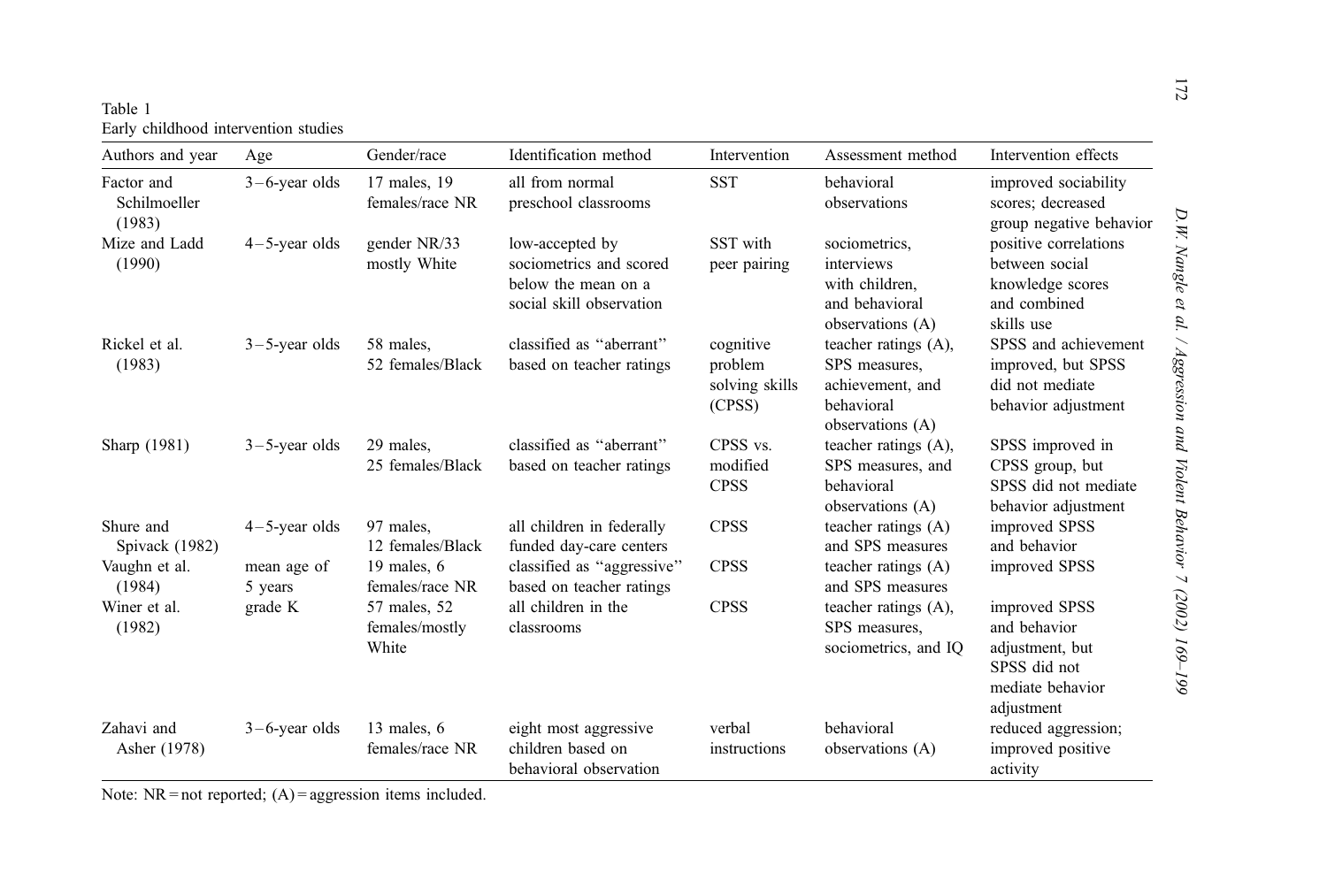Children receiving PCS training demonstrated significant improvements in teacher-rated information-exchange and social skills in comparison with children in a no-PCS control condition who showed no improvements. Consistent with the skills-deficit model, PCS training also resulted in concomitant decreases in teacher-rated aggression that were maintained at a 6-month follow-up. It should be noted that although direct intervention may not be necessary, the combination of skill instructions and prohibitions targeting aggressive behavior does appear to be more effective than either component alone (Bierman et al., 1987).

### 1.2. Cognitive–behavioral skills training

Although these studies employ many of the procedures described above, the focus of cognitive–behavioral skills training interventions is on modifying the thought processes underlying aggressive behavior rather than overt behavior change (Amish, Gesten, Smith,  $\&$ Clark, 1988; Dykeman, 1995; Forman, 1980; Guerra & Slaby, 1990; Guevremont & Foster, 1993; Hudley & Graham, 1993; Ianotti, 1978; Kazdin, Bass, Siegel, & Thomas, 1989; Kazdin, Esveldt-Dawson, French, & Unis, 1987; Rickel, Eshelman, & Loigman, 1983; Sarason & Sarason, 1981; Sharp, 1981; Shure & Spivack, 1982; Tisdelle & St. Lawrence, 1988; Vaughn, Ridley, & Bullock, 1984; Weissberg et al., 1981; Winer, Hilpert, Gesten, Cowen, & Schubin, 1982; Yu, Harris, Solovitz, & Franklin, 1986).

The majority of the studies in this area have evaluated adaptations of the social problemsolving skills (SPSS) training procedures pioneered by Spivack and Shure (1974) with preschool children. Following instruction in prerequisite concepts and skills (e.g., listening to and observing others; others have thoughts, feelings, and motives in problem situations), Spivack and Shure's program utilizes pictures, puppets, and role-playing techniques to facilitate instruction in problem-solving skills, including generating alternative solutions, thinking of consequences of actions, and pairing solutions and consequences. Dialoguing procedures in which children are encouraged to use their newly acquired skills in actual problem situations outside of the training sessions are added to enhance generalization. SPSS interventions with preschoolers have had mixed results. Although improvements in cognitive skills and behavioral adjustment have been found (Shure & Spivack, 1982; Winer et al., 1982), cognitive improvements are often unrelated to behavioral changes (Rickel et al., 1983; Sharp, 1981; Winer et al., 1982).

Kazdin et al. (1987) demonstrated efficacy of SPSS training with older children hospitalized for severe antisocial behavior, including aggression. Following individualized instruction in problem-solving skills (e.g., generating alternative solutions, means-end consequential thinking, perspective taking), children enacted the problem-solving approach in role-played interpersonal situations as the therapist used modeling, corrective feedback, and social reinforcement to assist in skill development. Errors in carrying out the problem-solving skills were consequated using response cost. Compared to nondirective relationship therapy (RT) and attention placebo control conditions, SPSS training resulted in significantly greater reductions in aggression and overall behavior problems at home and school, as well as improvements in prosocial behavior and overall adjustment, which were maintained at a 1-year follow-up assessment.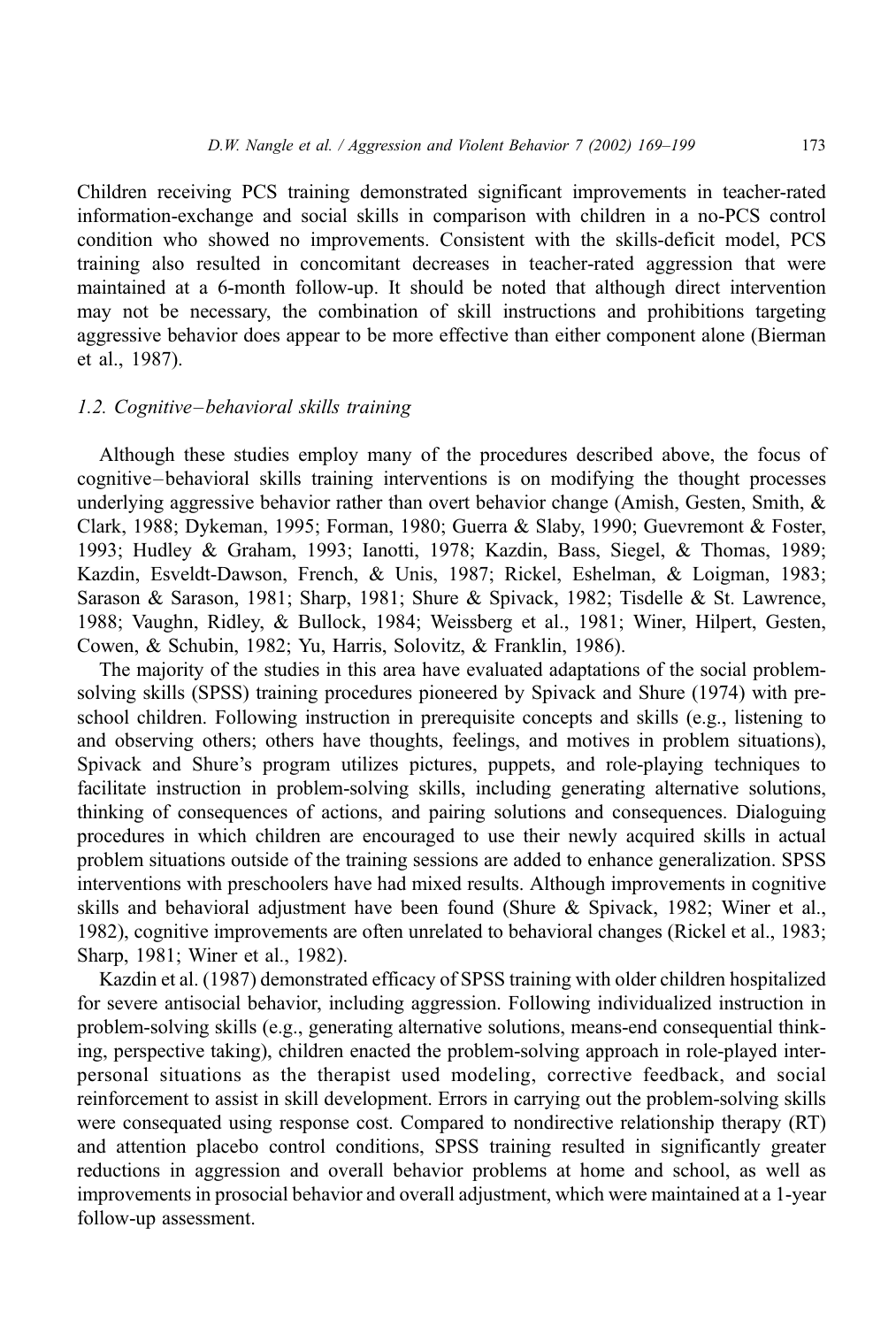| Table 2                               |
|---------------------------------------|
| Middle childhood intervention studies |

| Authors and year              | Age                    | Gender/race                                                                        | Identification method                                               | Intervention                                                    | Assessment method                                                                   | Intervention effects                                                                                                            |
|-------------------------------|------------------------|------------------------------------------------------------------------------------|---------------------------------------------------------------------|-----------------------------------------------------------------|-------------------------------------------------------------------------------------|---------------------------------------------------------------------------------------------------------------------------------|
| Amish et al.<br>(1988)        | $7-12$ -year<br>olds   | 44 males, 6<br>females/race NR                                                     | classrooms for<br>severely emotionally<br>disturbed (SED)           | SPSS training                                                   | teacher ratings (A),<br>sociometrics, and<br>SPS measures                           | improved SPSS<br>and adjustment                                                                                                 |
| Bierman and<br>Furman (1984)  | 5th and<br>6th graders | 28 males, 28<br>females/mostly<br>White                                            | low acceptance and<br>low conversation<br>skills                    | IC vs. GE vs. GEC                                               | sociometrics,<br>conversation skills,<br>and self perceptions                       | GEC and IC<br>improved in<br>skill performance;<br>GEC and GE<br>improved in<br>acceptance and<br>self perceptions              |
| Bierman et al.<br>(1987)      | $6-10$ -year<br>olds   | 32 males/mostly<br>White                                                           | peer rejected and<br>high levels of<br>negative peer<br>interaction | instructions vs.<br>prohibitions<br>(of aggression)<br>$vs.$ IP | peer and teacher<br>ratings (A),<br>sociometrics, and<br>behavioral<br>observations | IP decreased<br>negative behavior<br>and aggression;<br>improved<br>sociometric ratings<br>from nontarget<br>treatment partners |
| Bornstein et al.<br>(1980)    | $8-12$ -year<br>olds   | two males, two<br>females/two<br>Black, one White,<br>one other<br>ethnic minority | inpatients with a<br>history of aggressive<br>behavior              | SST for<br>assertiveness                                        | structured role play                                                                | improved<br>assertiveness and<br>eye contact;<br>reduced<br>hostile tone                                                        |
| Deffenbacher<br>et al. (1996) | $6th-8th$<br>graders   | 63 males, 57<br>females/94 White,<br>26 ethnic minority                            | high in self-reported<br>anger                                      | cognitive-relaxation<br>coping skills<br>(CRCS) vs. SST         | self-reported anger,<br>emotions, deviant<br>behavior, and<br>alcohol use           | both improved anger<br>control; CRCS<br>reduced anxiety,<br>depression, and<br>deviant behavior                                 |
| Forman (1980)                 | $8-11$ -year<br>olds   | 14 males, 4<br>females/mostly<br><b>Black</b>                                      | referred to school<br>psychologist for<br>aggressive behavior       | cognitive<br>restructuring vs.<br>response cost                 | teacher ratings and<br>observations (A),<br>and behavioral<br>observations          | both reduced<br>aggressive behavior                                                                                             |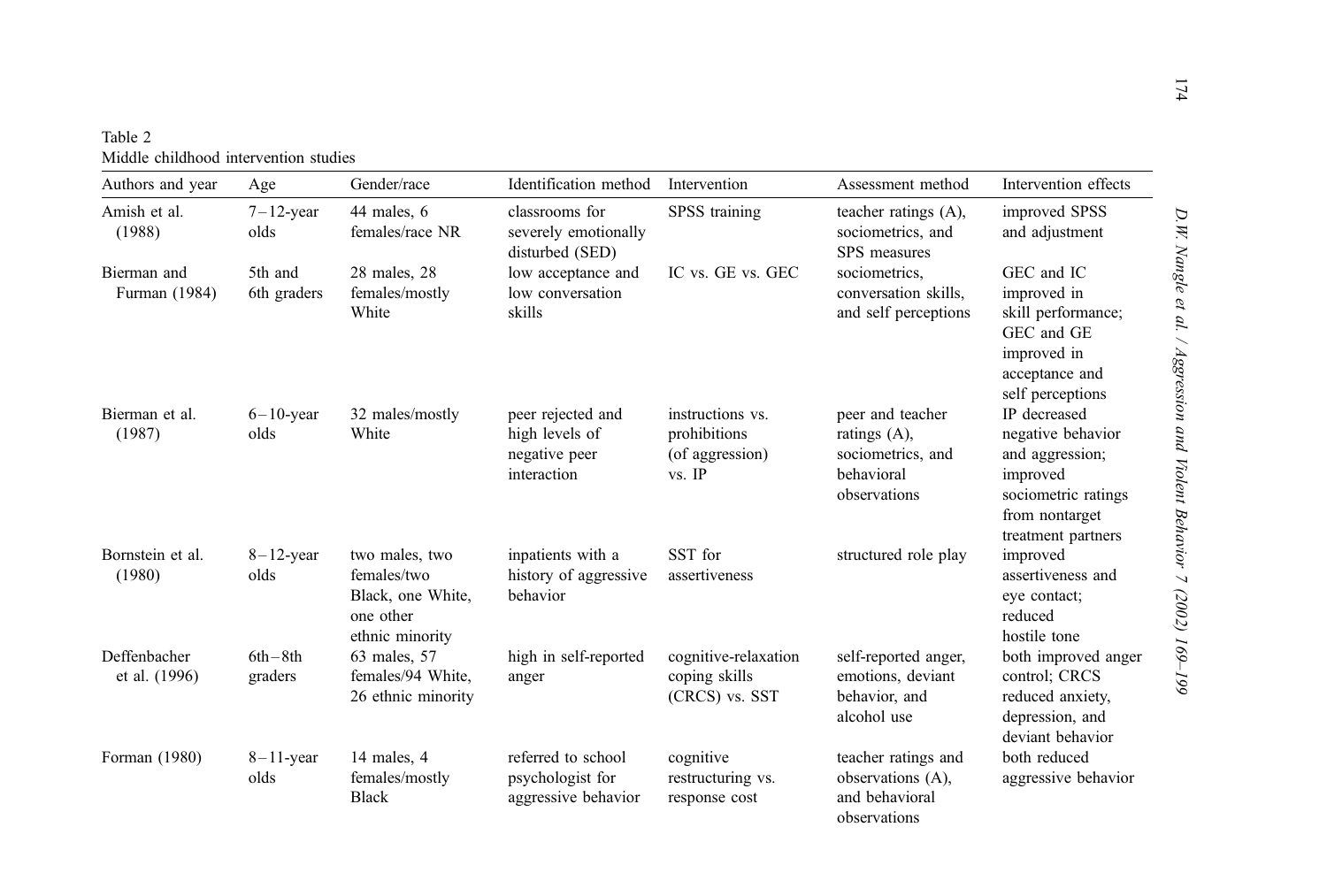| Frankel et al.<br>(1995)        | $7-13$ -year<br>olds   | 53 males/43 White,<br>3 Black, 7 other<br>ethnic minority | outpatient treatment<br>for social skills<br>deficits                         | coaching $(C)$<br>friendship skills<br>with parent<br>involvement | parent and teacher<br>ratings (A) and<br>structured diagnostic<br>interview                                                      | improved social<br>skills; decreased<br>aggression and<br>withdrawal                                       |
|---------------------------------|------------------------|-----------------------------------------------------------|-------------------------------------------------------------------------------|-------------------------------------------------------------------|----------------------------------------------------------------------------------------------------------------------------------|------------------------------------------------------------------------------------------------------------|
| Goodwin and<br>Mahoney (1975)   | $6-11$ -year<br>olds   | three males/race NR                                       | outpatient treatment<br>of hyperactive and<br>impulsive classroom<br>behavior | videotaped modeling +<br>self-instruction<br>training (SIT)       | "taunting" task<br>and behavioral<br>observations                                                                                | improved coping<br>responses and<br>classroom behavior                                                     |
| Gottman et al.<br>(1976)        | 3rd graders            | four females/race NR                                      | low acceptance                                                                | coaching with<br>peer pairing                                     | sociometrics and<br>behavioral<br>observations                                                                                   | improved peer<br>acceptance and<br>neutral interaction;<br>reduced positive<br>and negative<br>interaction |
| Gresham and<br>Nagle (1980)     | 3rd and 4th<br>graders | 18 males, 22<br>females/race NR                           | low acceptance                                                                | modeling vs.<br>coaching vs.<br>modeling<br>and coaching<br>(MAC) | sociometrics and<br>behavioral<br>observations                                                                                   | coaching and<br>modeling increased<br>positive interactions;<br>decreased negative<br>interactions         |
| Guevremont and<br>Foster (1993) | $11-12$ -year<br>olds  | five males/race NR                                        | referred for<br>aggressive/disruptive<br>school behavior                      | social problem-<br>solving training                               | teacher interview<br>and ratings (A),<br>SPS measures.<br>and behavioral<br>observations (A)                                     | improved SPSS<br>and classroom<br>behavior; reduced<br>aggression                                          |
| Hudley and<br>Graham (1993)     | $4th$ –6th<br>graders  | $108$ males/ $108$<br><b>Black</b>                        | aggressive based on<br>teacher ratings and<br>peer nominations                | reattribution<br>training                                         | teacher ratings (A),<br>peer nominations<br>(A), disciplinary<br>referrals, attribution<br>questionnaire (A),<br>and analog task | reduced hostile<br>attributions and<br>aggression/anger                                                    |
| Iannotti (1978)                 | K and 3rd<br>graders   | 60 males/mostly<br>White                                  | all children in<br>classrooms                                                 | role-taking<br>training vs. role-<br>switching training           | self-reported<br>role-taking, empathy,<br>aggression $(A)$ ,<br>and altruism                                                     | improved role-taking<br>and K improved<br>altruism                                                         |

(continued on next page)

# 175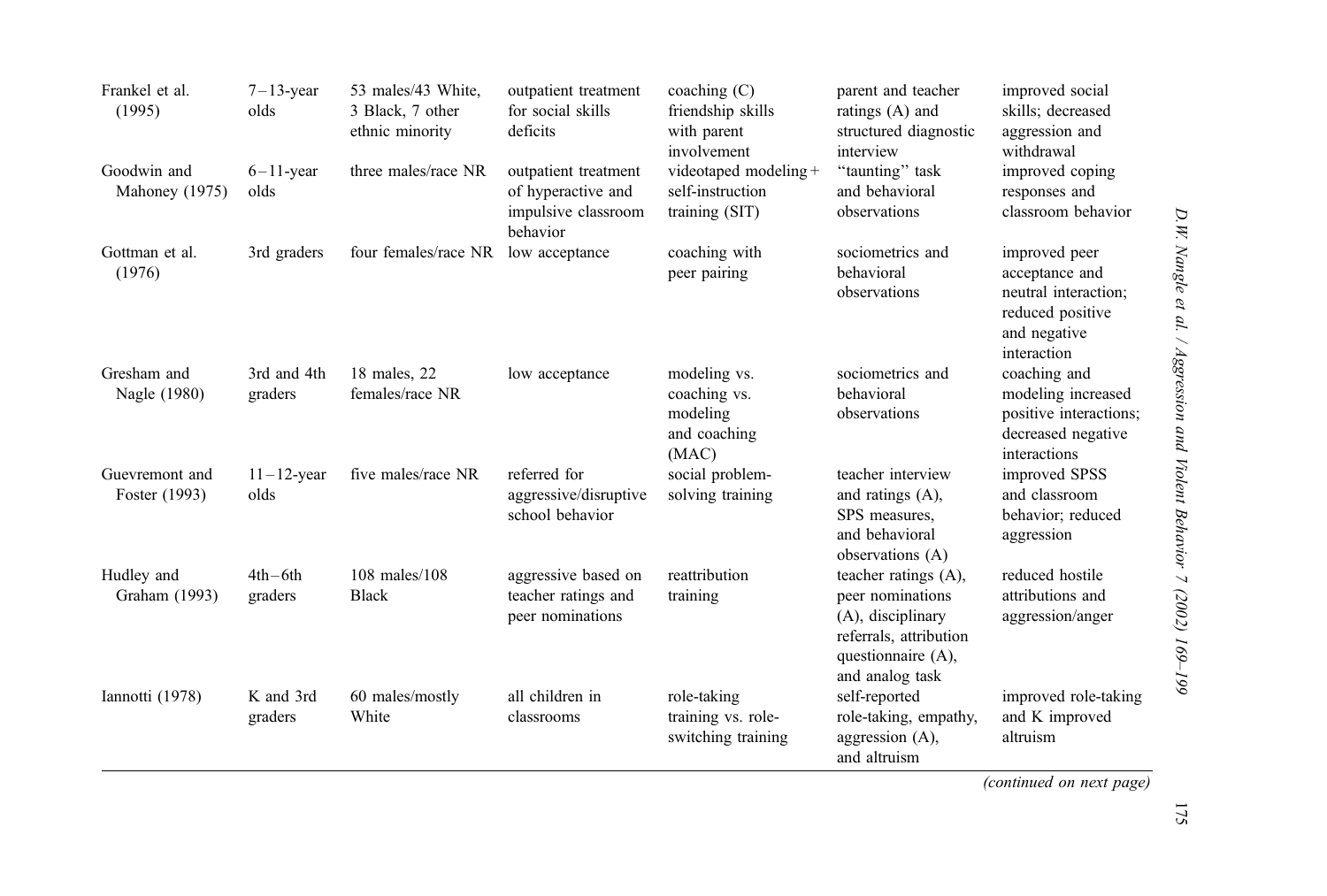Table 2 (continued)

| Authors and year                     | Age                    | Gender/race                                     | Identification method                                                                                                          | Intervention                                                                                                        | Assessment method                                                                                                                                           | Intervention effects                                                                                                           |
|--------------------------------------|------------------------|-------------------------------------------------|--------------------------------------------------------------------------------------------------------------------------------|---------------------------------------------------------------------------------------------------------------------|-------------------------------------------------------------------------------------------------------------------------------------------------------------|--------------------------------------------------------------------------------------------------------------------------------|
| Kazdin et al.<br>(1989)              | $7-13$ -year<br>olds   | 87 males, 25<br>females/61 White,<br>51 Black   | outpatients and<br>inpatients treated<br>for severe antisocial<br>behavior                                                     | PSST vs. $PSST +$<br>practice (PSST-P) vs.<br>relationship<br>therapy (RT)                                          | parent and teacher<br>ratings (A), and<br>self-reported<br>aggression $(A)$<br>and esteem                                                                   | PSST and PSST-P<br>showed less<br>deviant/aggressive<br>and more prosocial<br>behavior than RT                                 |
| Kazdin et al.<br>(1987)              | $7-13$ -year<br>olds   | 45 males, 11<br>females/43 White,<br>13 Black   | inpatients treated<br>for severe<br>antisocial behavior                                                                        | PSST vs. RT                                                                                                         | parent and teacher<br>ratings (A)                                                                                                                           | PSST and RT<br>decreased<br>aggression; PSST<br>improved overall<br>adjustment                                                 |
| Kettleworth and<br>Kausch (1983)     | $7-12$ -year<br>olds   | 31 males, 10<br>females/24 White,<br>17 Black   | exhibited aggression<br>in a camp affiliated<br>with residential<br>treatment center                                           | combination of M,<br>role play, and SIT                                                                             | peer and teacher<br>ratings $(A)$ , use<br>of time out $(A)$ ,<br>self-reported anger,<br>"taunting" tasks,<br>problem-solving test,<br>and observation (A) | improved coping<br>responses, anger<br>control, and<br>problem-solving<br>skills; decreased<br>use of time out<br>for fighting |
| Kirschenbaum<br>(1979)               | $5 - 12$ -year<br>olds | 101 males, 72<br>females/72 White,<br>101 Black | school sample<br>screened for<br>acting out/moodiness/<br>withdrawal problems<br>using teacher<br>measures and<br>observations | communication,<br>problem solving,<br>and self-regulatory<br>skills training with<br>parent/teacher<br>consultation | teacher ratings (A)                                                                                                                                         | improved social<br>competence                                                                                                  |
| Ladd (1981)                          | 3rd graders            | 18 males, 18<br>females/race NR                 | low accepted,<br>low in target skills                                                                                          | coaching with<br>peer pairing                                                                                       | sociometrics and<br>behavioral<br>observations (A)                                                                                                          | improved social<br>skills and peer<br>acceptance                                                                               |
| LaGreca and<br>Santogrossi<br>(1980) | $3rd - 5th$<br>graders | 15 males, 15<br>females/race NR                 | low accepted                                                                                                                   | <b>SST</b>                                                                                                          | sociometrics,<br>skills knowledge<br>task, role play,<br>behavioral<br>observations                                                                         | improved social<br>skills; increased<br>initiation of<br>social interactions                                                   |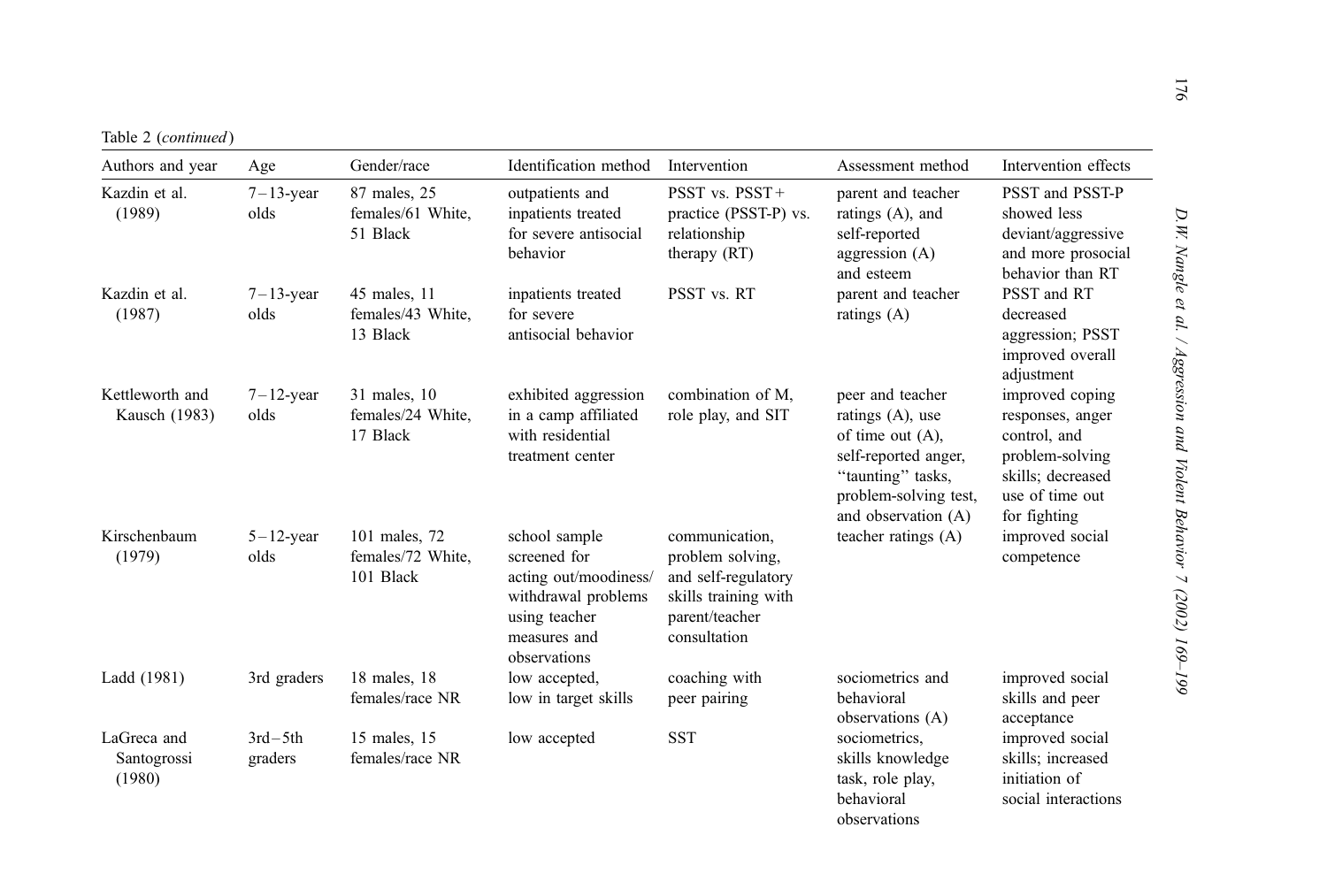| Lochman (1992)                | $4th-6th$<br>graders        | 145 males/race NR                   | high in teacher-<br>and peer-nominated<br>aggression           | AC training                                    | interviews assessing<br>delinquency and<br>substance abuse.<br>self-reported<br>competence/esteem,<br>problem-solving test,<br>and behavioral<br>observations (A) | at this 3-year<br>follow-up:<br>decreased substance<br>abuse; improved<br>self-esteem and<br>problem-solving<br>skills                                                             |
|-------------------------------|-----------------------------|-------------------------------------|----------------------------------------------------------------|------------------------------------------------|-------------------------------------------------------------------------------------------------------------------------------------------------------------------|------------------------------------------------------------------------------------------------------------------------------------------------------------------------------------|
| Lochman<br>et al. (1984)      | $9-12$ -year<br>olds        | 76 males/40<br>Black, 36 White      | high in teacher-rated<br>aggression                            | AC vs. GS<br>$vs. AC+GS$<br>(ACGS)             | parent and teacher<br>ratings $(A)$ ,<br>sociometrics (A),<br>self-reported<br>competence/esteem,<br>and behavioral<br>observations (A)                           | ACGS decreased<br>aggressive behavior;<br>AC and ACGS<br>parent-rated<br>aggression<br>decreased                                                                                   |
| Lochman and<br>Curry (1986)   | $9-12$ -year<br>olds        | $20$ males/ $10$<br>Black, 10 White | identified as<br>aggressive and<br>disruptive by<br>teachers   | $AC$ vs. $AC + SIT$<br>$(AC-SIT)$              | parent and teacher<br>ratings $(A)$ ,<br>self-reported<br>competence/esteem,<br>and behavioral<br>observations (A)                                                | AC and AC-SIT<br>parent-rated<br>aggression<br>decreased, while<br>on-task behavior<br>and self-esteem<br>increased; AC<br>decreased<br>disruptive-aggressive<br>off-task behavior |
| Lochman<br>et al. (1993)      | 3rd graders                 | 27 males, 25<br>females/Black       | identified as<br>aggressive and<br>rejected by<br>sociometrics | social relations<br>training program<br>(SPSS) | sociometrics (A),<br>teacher ratings (A),<br>and self-reported<br>worth                                                                                           | decreased aggression;<br>improved social<br>acceptance                                                                                                                             |
| Lochman and<br>Lampron (1988) | Mean age<br>of $11.7$ years | 31 males/19<br>White, 12 Black      | high in teacher-rated<br>aggression                            | AC vs. ACGS<br>vs. GS                          | parent and teacher<br>ratings (A),<br>sociometrics (A),<br>self-reported<br>competence/esteem,                                                                    | at this 7-month<br>follow-up: ACGS<br>and AC decreased<br>passive off-task<br>behavior; ACGS                                                                                       |

(continued on next page)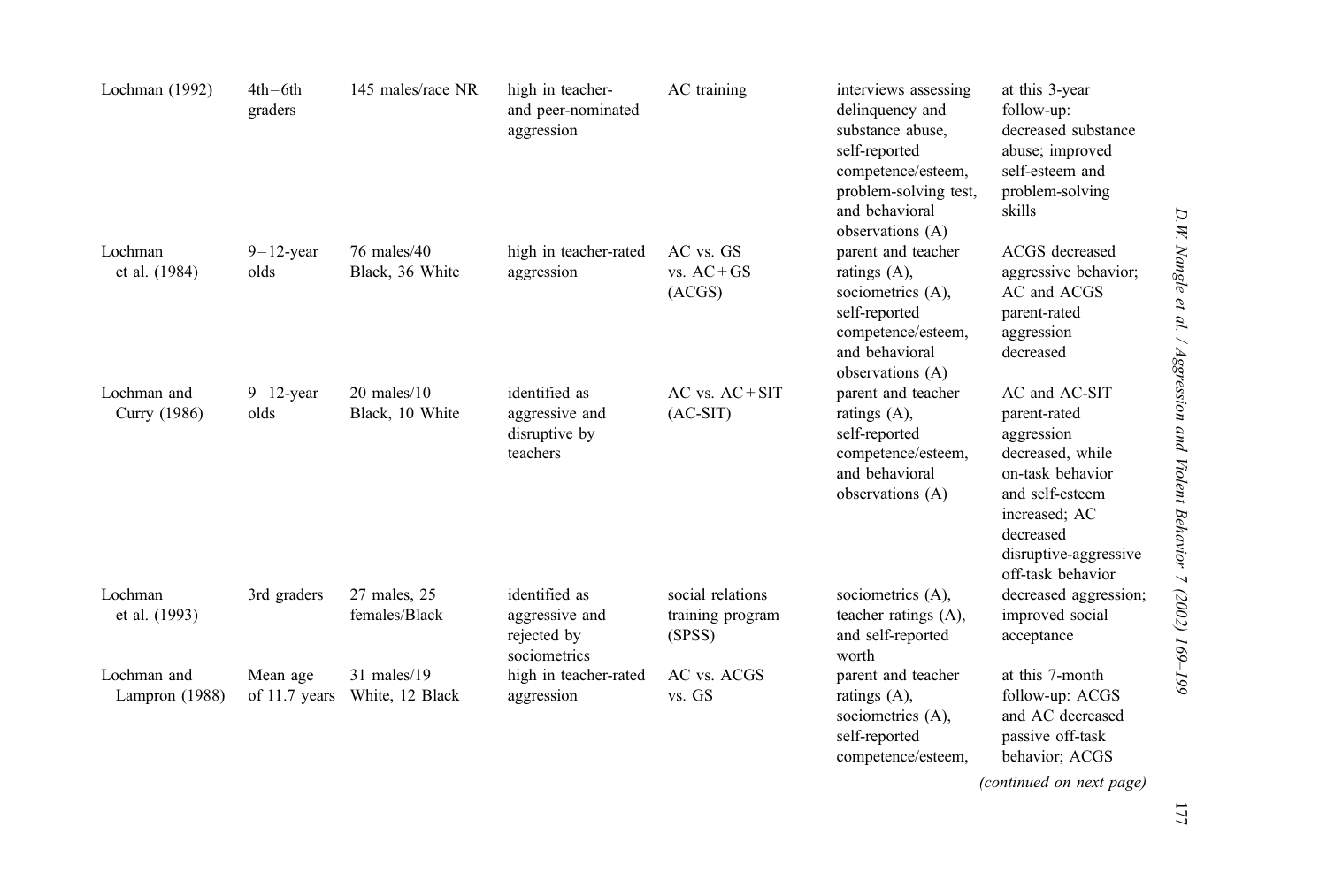Table 2 (continued)

| Authors and year                  | Age                    | Gender/race                                                   | Identification method                                                                             | Intervention                                                                | Assessment method                                                                                                     | Intervention effects                                                                                                     |
|-----------------------------------|------------------------|---------------------------------------------------------------|---------------------------------------------------------------------------------------------------|-----------------------------------------------------------------------------|-----------------------------------------------------------------------------------------------------------------------|--------------------------------------------------------------------------------------------------------------------------|
|                                   |                        |                                                               |                                                                                                   |                                                                             | problem-solving test,<br>and behavioral<br>observations (A)                                                           | increased on-task<br>behavior                                                                                            |
| Lochman et al.<br>(1989)          | $9-13$ -year<br>olds   | 32 males/22<br>White, 10 Black                                | identified as<br>aggressive and<br>disruptive by<br>teachers                                      | $AC$ vs. $AC+$<br>teacher consultation<br>(ACTC)                            | teacher ratings (A),<br>self-reported<br>competence/esteem,<br>and behavioral<br>observations (A)                     | AC and ACTC<br>decreased disruptive-<br>aggressive<br>off-task behavior;<br>AC and ACTC<br>improved social<br>competence |
| Middleton and<br>Cartledge (1995) | $6-9$ -year<br>olds    | five males/Black                                              | identified by<br>teachers as high<br>in aggression and<br>low in social skills                    | social skills<br>instruction, parent<br>training, and<br>classroom coaching | behavioral<br>observations (A)                                                                                        | 4/5 children<br>declined in<br>aggression                                                                                |
| Oden and Asher<br>(1977)          | 3rd and<br>4th graders | 18 males, 15<br>females/race NR                               | low accepted                                                                                      | coaching $(C)$ vs.<br>peer pairing                                          | sociometrics and<br>behavioral<br>observations                                                                        | improved<br>sociometrics with C                                                                                          |
| Omizo et al. (1988)               | $4th-6th$<br>graders   | 14 males, 10<br>females/race NR                               | teacher-nominated<br>for aggressive or<br>hostile behavior                                        | anger-regulation<br>training with social<br>problem-solving                 | teacher ratings (A)                                                                                                   | decreased<br>aggression<br>and hostility                                                                                 |
| Prinz et al. (1994)               | $1st-3rd$<br>graders   | 79 males, 90<br>females/48<br>White, 120 Black<br>or Hispanic | identified as<br>aggressive by<br>teacher ratings                                                 | PCS with<br>peer pairing                                                    | teacher ratings (A),<br>sociometrics, and<br>information-<br>exchange task                                            | improved prosocial<br>coping; decreased<br>aggressive behavior                                                           |
| Rotheram (1982)                   | $4th-6th$<br>graders   | gender NR/61<br>White, 5 Black,<br>35 Chicano                 | all students in<br>eight classrooms,<br>with students<br>varying in academic<br>and social skills | <b>SST</b>                                                                  | teacher ratings,<br>sociometrics, grade<br>point average,<br>self-reported assertion,<br>and problem-<br>solving test | improved assertion,<br>problem-solving<br>skills, and<br>comportment                                                     |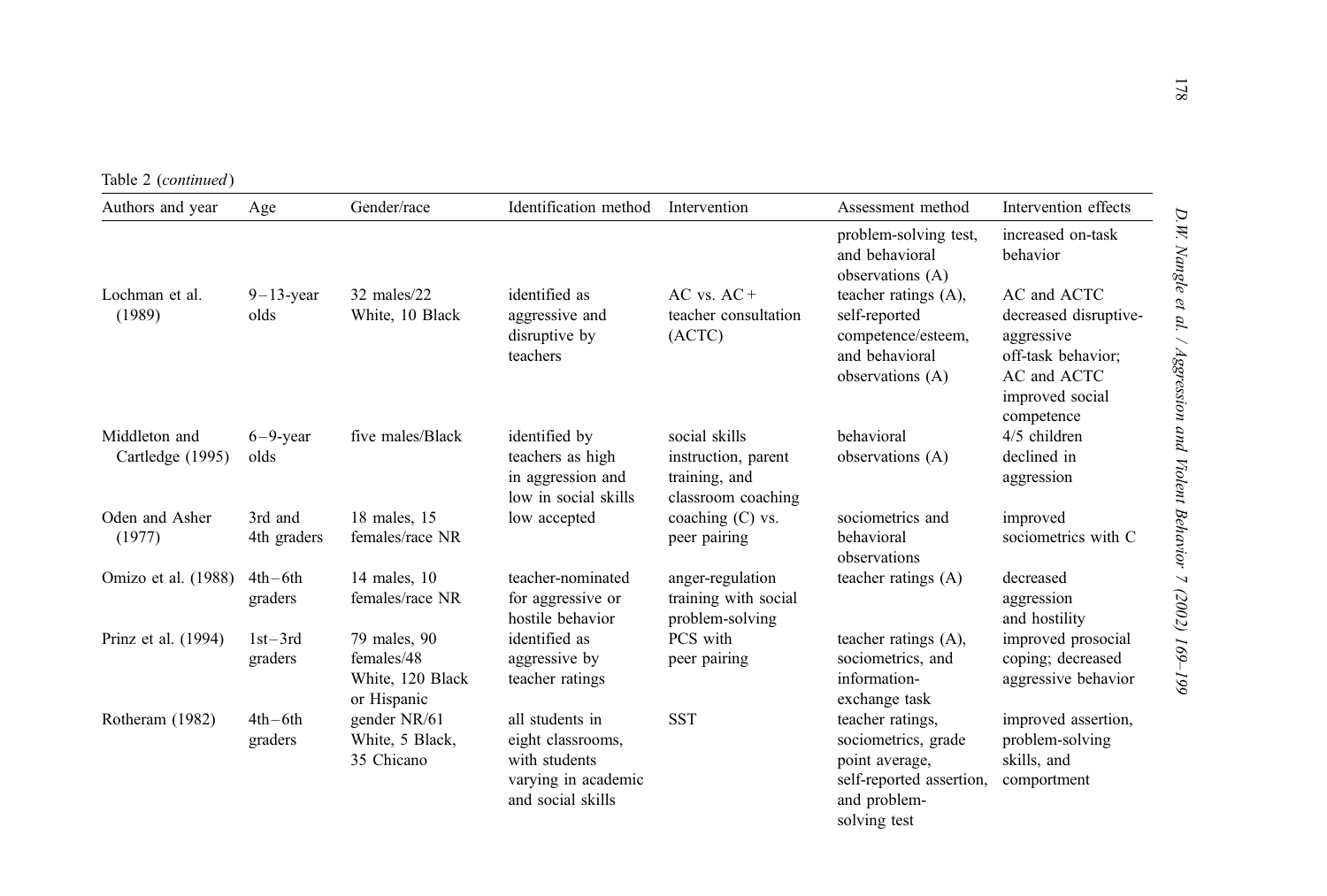| Saylor et al.<br>(1985)       | $10-15$ -year<br>olds | $14$ males/ $10$<br>White, 4 Black                                                                          | inpatients with anger/<br>aggression problems                       | anger management<br>(AM)                                           | staff ratings $(A)$ ,<br>teacher ratings.<br>self-reported anger,<br>and behavioral<br>observations (A) | reduced anger                                                                                                                                |
|-------------------------------|-----------------------|-------------------------------------------------------------------------------------------------------------|---------------------------------------------------------------------|--------------------------------------------------------------------|---------------------------------------------------------------------------------------------------------|----------------------------------------------------------------------------------------------------------------------------------------------|
| Schneider (1991)              | $7-13$ -year<br>olds  | 32 males, 9<br>females/race NR                                                                              | outpatients with<br>diagnosis of<br>Conduct Disorder-<br>Aggressive | skill-building (SB)<br>and desensitization/<br>imagery (DI)        | teacher ratings.<br>behavioral test, and<br>behavioral<br>observations (A)                              | DI and SB<br>decreased aggression<br>(SB greater decrease)<br>than DI); DI and SB<br>increased cooperative<br>play                           |
| Schneider and<br>Byrne (1987) | $7-13$ -year<br>olds  | 28 males, 7<br>females/race NR                                                                              | inpatients and<br>outpatients with<br>behavior disorders            | individualized<br>and non-<br>individualized<br><b>SST</b>         | role-play test and<br>behavioral<br>observations (A)                                                    | individualized SST<br>improved cooperation                                                                                                   |
| Tanner and<br>Holliman (1988) | $6-9$ -year<br>olds   | 15 males, 9<br>females/White                                                                                | teacher nominations<br>of children with<br>behavior problems        | assertiveness SST                                                  | teacher ratings (A),<br>situational play task<br>(A), and behavioral<br>observations (A)                | improved cooperation;<br>decreased aggression                                                                                                |
| Weissberg<br>et al. (1981)    | 3rd graders           | gender NR/71<br>from an urban.<br>mostly Black<br>school, 171<br>from 2 suburban<br>mostly White<br>schools | all children in<br>12 classes                                       | SPS training                                                       | teacher ratings (A),<br>sociometrics, and<br>self-reported anxiety<br>and self-concept                  | improved SPS<br>measures; suburban<br>children improved<br>and urban children<br>worsened on<br>behavior adjustment,<br>including aggression |
| Yu et al. (1986)              | $7-12$ -year<br>olds  | 23 males/9 Black,<br>13 White,<br>1 Hispanic                                                                | outpatients referred<br>for behavior<br>disorders                   | two groups<br>receiving<br>SPSS training<br>$(G1 \text{ and } G2)$ | parent ratings (A),<br>SPS measures.<br>and IQ                                                          | both groups<br>improved SPSS<br>and social<br>competence; G2<br>less symptomatic,<br>including aggression                                    |

Note:  $NR = not reported$ ;  $(A) =$  aggression items included.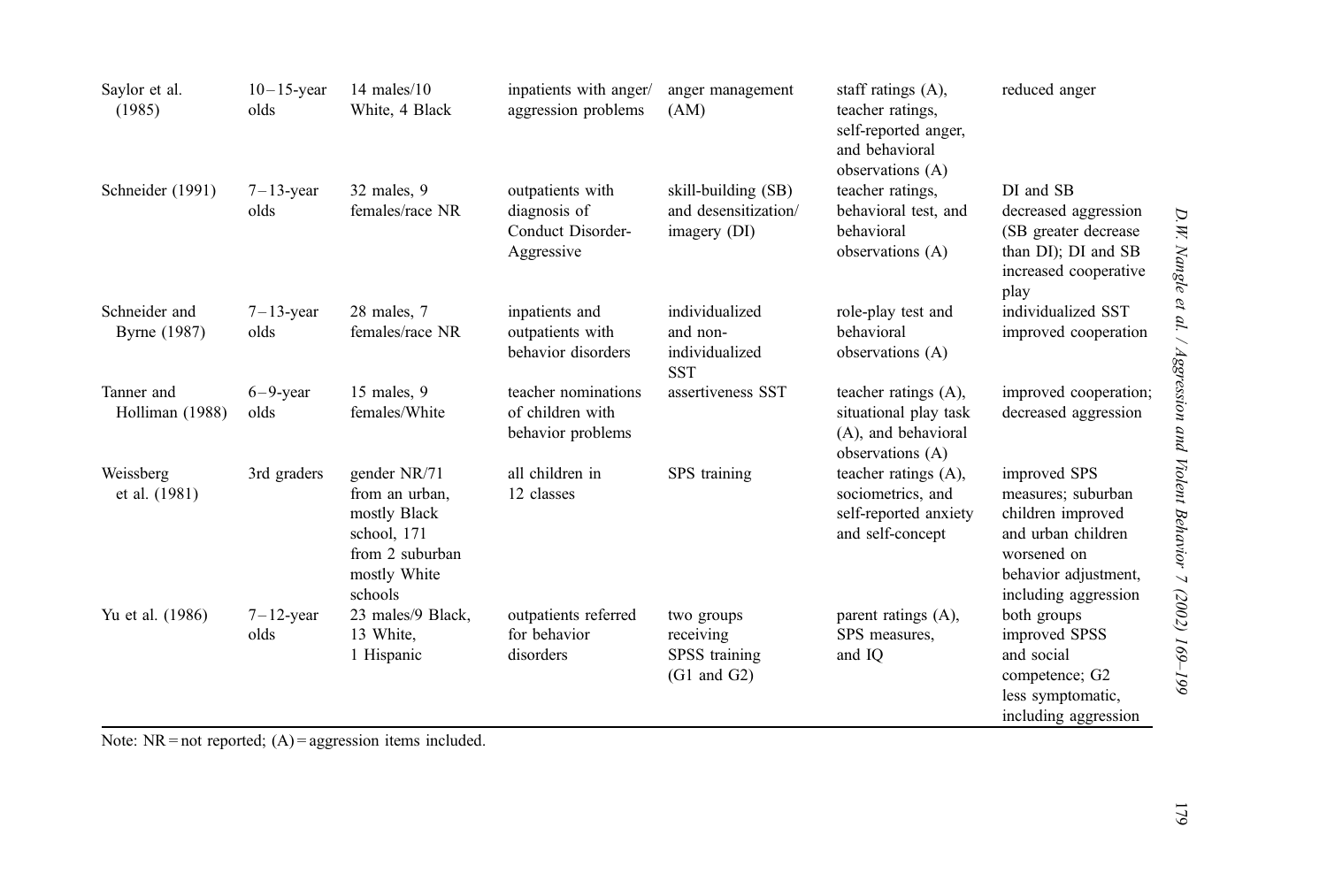| Table 3 |                                 |  |
|---------|---------------------------------|--|
|         | Adolescent intervention studies |  |

| Authors and year          | Age                   | Gender/race                                            | Identification method                                                                     | Intervention                                                                                                                               | Assessment method                                                                                                                             | Intervention effects                                                                                                                               |
|---------------------------|-----------------------|--------------------------------------------------------|-------------------------------------------------------------------------------------------|--------------------------------------------------------------------------------------------------------------------------------------------|-----------------------------------------------------------------------------------------------------------------------------------------------|----------------------------------------------------------------------------------------------------------------------------------------------------|
| Dykeman (1995)            | 8th graders           | four males/<br>race NR                                 | referred from a<br>special education<br>class of students<br>with behavioral<br>disorders | pair therapy<br>(peer-paired,<br>taught friendship<br>skills and anger<br>control, and<br>discussed anger<br>situations with<br>therapist) | frequency of<br>aggressive behavior,<br>disciplinary referrals<br>$(A)$ , and<br>self-reported anger                                          | decreased trait<br>anger, anger-out,<br>and disciplinary<br>referrals                                                                              |
| Elder et al. (1979)       | <b>NR</b>             | three males,<br>one female/<br>race NR                 | inpatients with<br>histories of aggressive<br>behavior                                    | <b>SST</b>                                                                                                                                 | frequency of token<br>economy fines and<br>timeouts and<br>behavioral<br>observations (A)                                                     | improved target<br>behaviors;<br>decreased fines<br>and timeouts                                                                                   |
| Feindler et al.<br>(1986) | $13-18$ -year<br>olds | 22 males/<br>14 White:<br>seven Black,<br>one Hispanic | inpatients with<br>behavioral and/or<br>emotional disturbances                            | anger control<br>training                                                                                                                  | staff ratings,<br>frequency of fines<br>$(A)$ , role play, and<br>cognitive task                                                              | improved self-<br>control, cognitive<br>responding, and<br>conflict role-play<br>behavior;<br>decreased<br>frequency of<br>fines for<br>aggression |
| Feindler et al.<br>(1984) | $12-16$ -year<br>olds | gender NR/<br>race NR                                  | high in classroom<br>and/or community<br>disruption                                       | anger control<br>training                                                                                                                  | teacher ratings,<br>frequency of school<br>suspensions and<br>fines (A), self-reported<br>SPSS and locus of<br>control, and<br>cognitive task | improved<br>self-control<br>and SPSS                                                                                                               |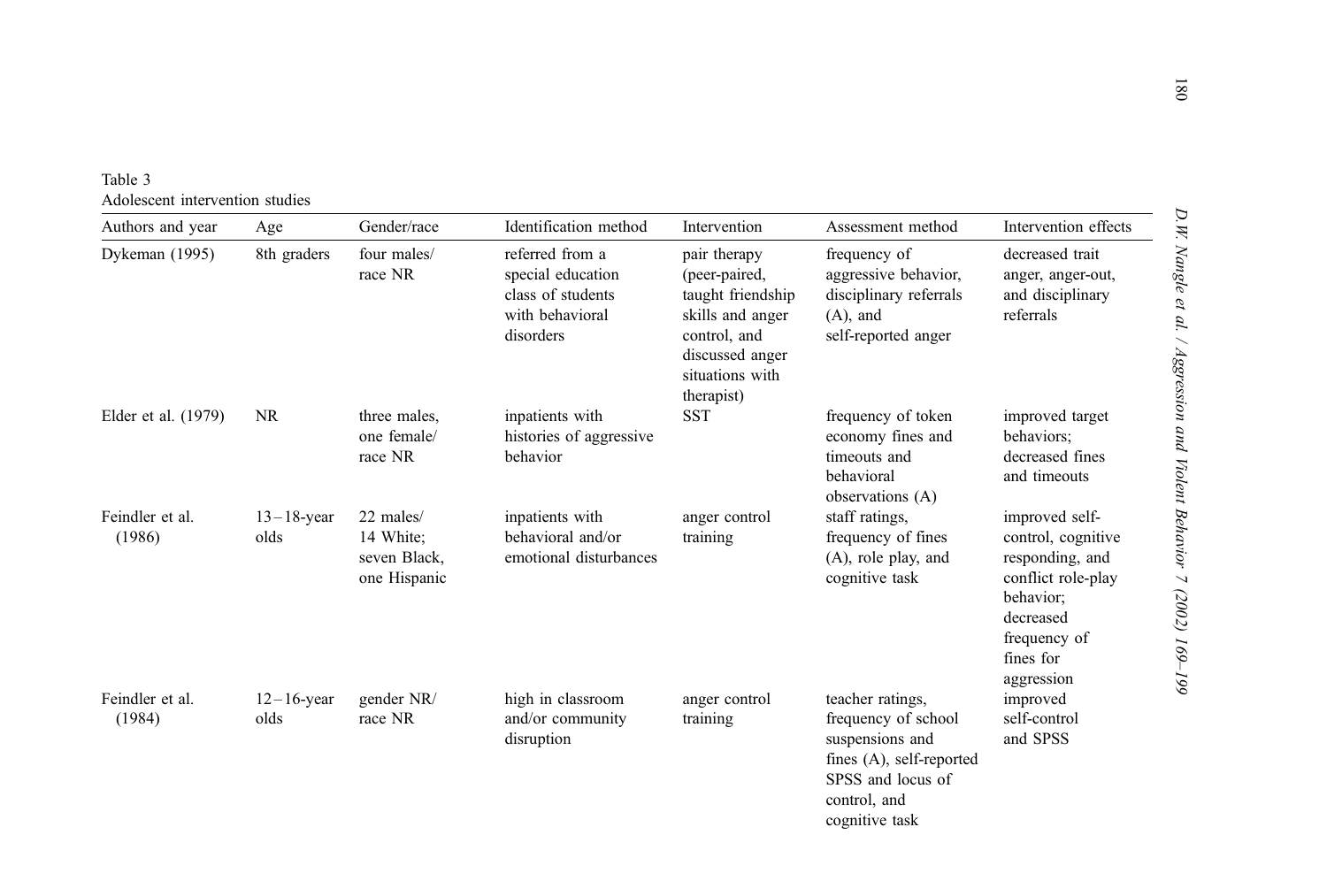| Guerra and Slaby<br>(1990)     | $15-18$ -year<br>olds   | $60$ males, $60$<br>females/race NR | incarcerated for<br>aggressive offenses                                                                                   | cognitive<br>mediation<br>training            | staff ratings $(A)$ ,<br>recidivism, and<br>SPS measures                                                                                        | improved SPSS<br>and behavioral<br>adjustment                                                                                                                               |
|--------------------------------|-------------------------|-------------------------------------|---------------------------------------------------------------------------------------------------------------------------|-----------------------------------------------|-------------------------------------------------------------------------------------------------------------------------------------------------|-----------------------------------------------------------------------------------------------------------------------------------------------------------------------------|
| Kolko et al. (1981)            | $14-16$ -year<br>olds   | three males/White                   | inpatients referred<br>for severe anger<br>control and<br>aggression problems                                             | <b>SST</b>                                    | ward and therapy<br>adjustment ratings<br>(A), role plays, and<br>ward simulation                                                               | improved<br>adjustment ratings,<br>role-play behavior,<br>and simulation<br>behavior                                                                                        |
| LeCroy $(1988)$                | $12-17$ -year<br>olds   | 11 females/<br>race NR              | inpatients with a<br>range of diagnoses<br>and anger problems                                                             | AM vs. anger<br>expression (AE)               | self-reported<br>aggression $(A)$ ,<br>locus of control, and<br>self-esteem                                                                     | AM decreased<br>aggression;<br>AE increased<br>aggression                                                                                                                   |
| Ollendick and<br>Hersen (1979) | $13 - 16$ -year<br>olds | 27 males/<br>15 White,<br>12 Black  | incarcerated for<br>offenses against<br>property or person<br>and identified as<br>having an external<br>locus of control | <b>SST</b>                                    | role-play ratings (A),<br>token economy<br>points, instances of<br>disruptive behavior,<br>and self-reported<br>locus of control<br>and anxiety | decreased anxiety;<br>improved role-play<br>behavior (including<br>decreased aggression)<br>and number of<br>points earned;<br>increased internal<br>locus of control       |
| Sarason and<br>Ganzer (1973)   | $15 - 19$ -year<br>olds | 192 males/<br>race NR               | first-time offenders<br>at a juvenile<br>correction facility                                                              | modeling vs.<br>discussion                    | staff ratings,<br>recidivism, and<br>self-reported<br>personality<br>characteristics, test<br>anxiety, self-concept,<br>and locus of control    | both improved in<br>attitudes, self-concept,<br>behavior ratings,<br>and had more<br>internalization and<br>lower recidivism;<br>modeling decreased<br>emotional reactivity |
| Sarason and<br>Sarason (1981)  | Mean age<br>of 15 years | 64 males,<br>63 females/<br>race NR | all students in health<br>classes at a low-<br>achieving school                                                           | SST with<br>modeling of<br>related cognitions | role-play ratings,<br>tardiness, behavioral<br>referrals, self-reported<br>test anxiety and<br>locus of control,<br>and SPSS                    | improved SPSS;<br>decreased tardiness<br>and behavioral<br>referrals                                                                                                        |

D. W. Nangle et al. / Aggression and Violent Behavior 7 (2002) 169-199 D.W. Nangle et al. / Aggression and Violent Behavior 7 (2002) 169–199

(continued on next page)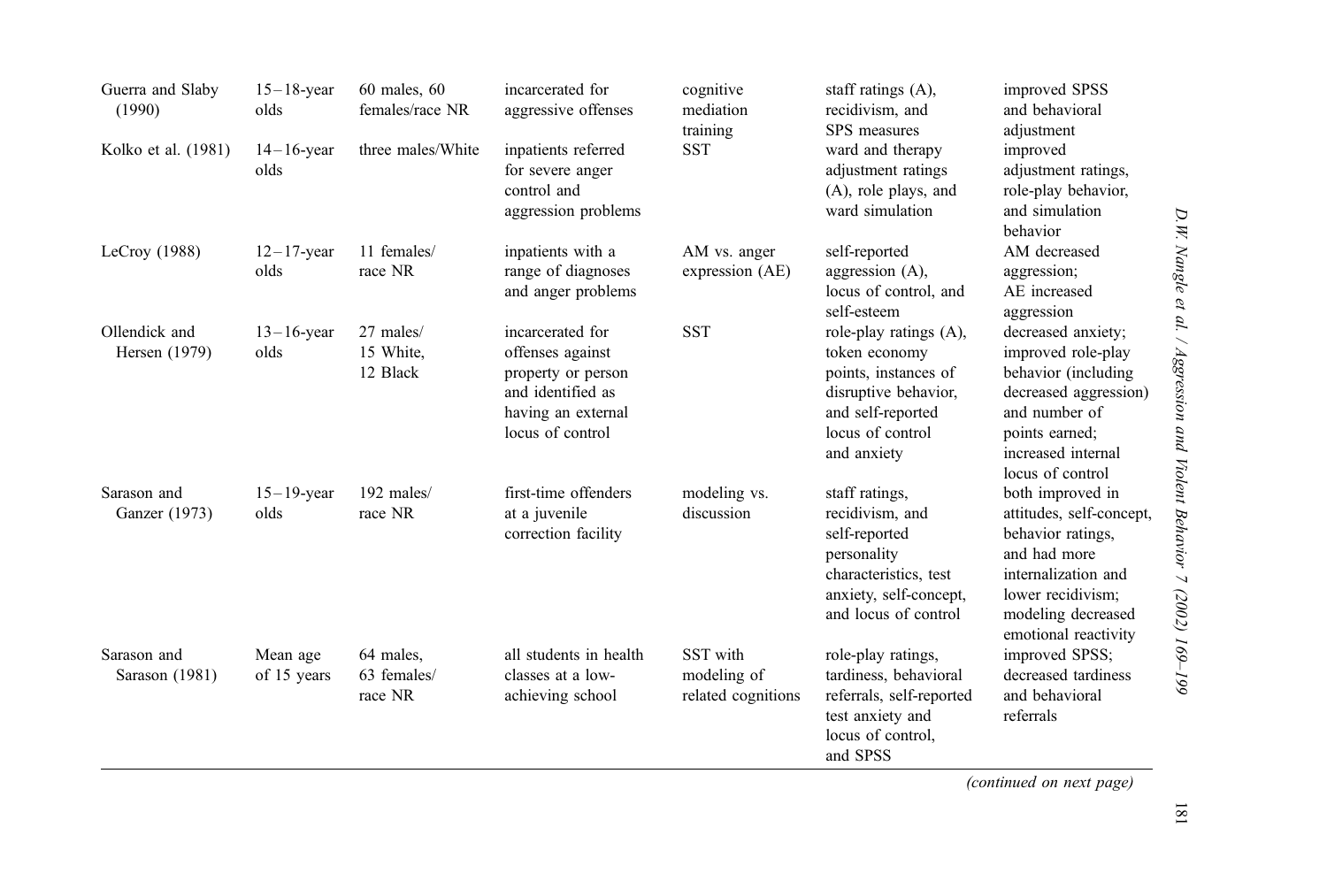|  |  | Table 3 (continued) |  |
|--|--|---------------------|--|
|--|--|---------------------|--|

| Authors and year                    | Age                   | Gender/race                               | Identification method                                                     | Intervention  | Assessment method                                                                                                                                                                            | Intervention effects                |
|-------------------------------------|-----------------------|-------------------------------------------|---------------------------------------------------------------------------|---------------|----------------------------------------------------------------------------------------------------------------------------------------------------------------------------------------------|-------------------------------------|
| Spence and<br>Marzillier (1981)     | $10-16$ -year<br>olds | 76 males/<br>race NR                      | inpatient offenders<br>identified as deficient<br>in interpersonal skills | <b>SST</b>    | staff and social<br>workers' ratings,<br>official police<br>convictions,<br>interview/role-play<br>ratings, self-reported<br>social problems/<br>offenses, and<br>behavioral<br>observations | improved target<br>skill behavior   |
| Tisdelle and St.<br>Lawrence (1988) | $13-19$ -year<br>olds | eight males/<br>seven White,<br>one Black | inpatients diagnosed<br>with conduct disorder                             | SPSS training | role play and<br>behavior ratings<br>by staff and<br>teachers $(A)$                                                                                                                          | improved problem-<br>solving skills |

Note:  $NR = not reported$ ;  $(A) =$  aggression items included.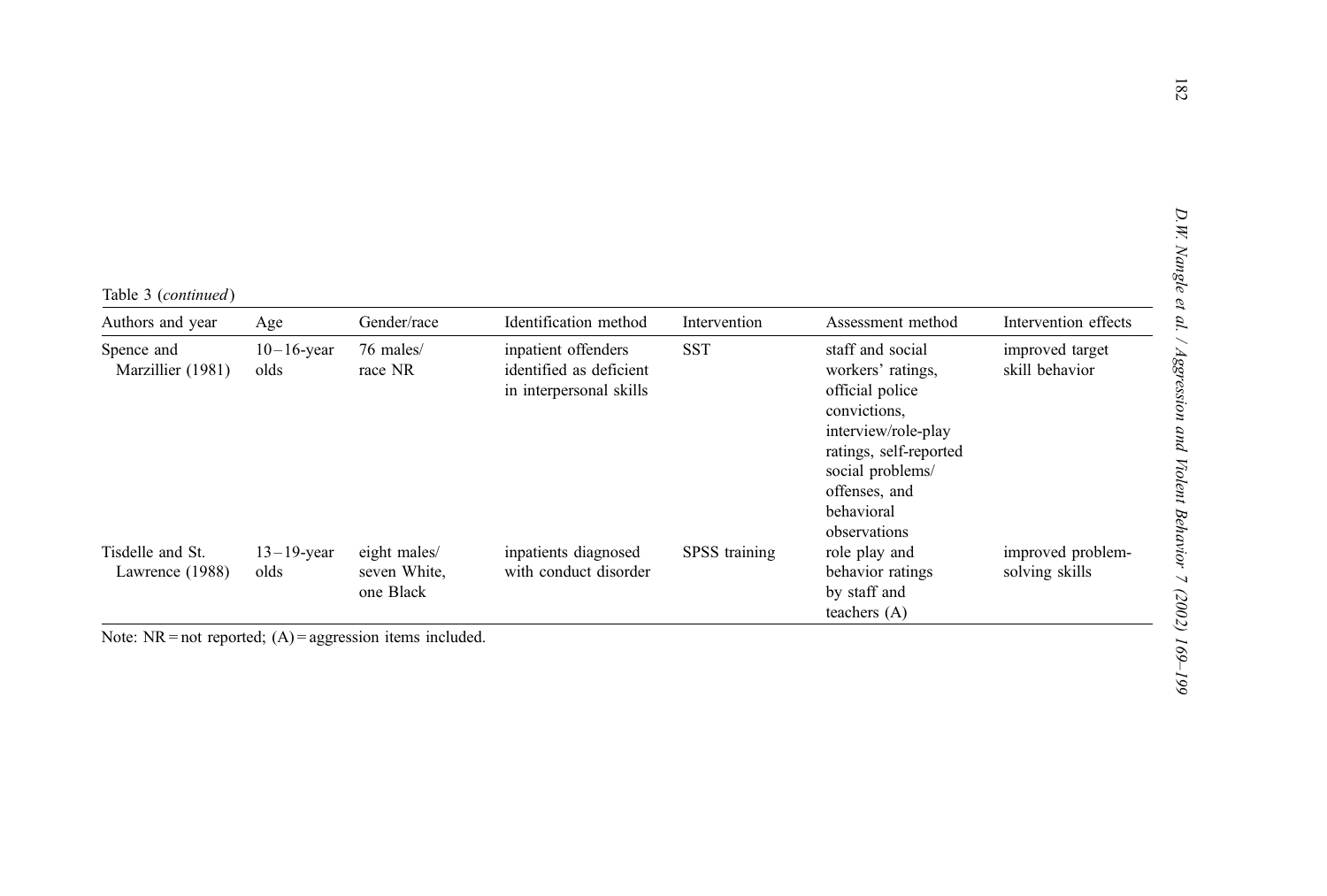#### 1.3. Multicomponent cognitive–behavioral skills training

In hopes of enhancing effectiveness, researchers have evaluated more fundamental skills training procedures (i.e., instruction, modeling, rehearsal, feedback) in combination with various cognitive–behavioral components, including training in anger control, social problem solving (SPS), self-instruction, relaxation, perspective taking, and self-regulation (Deffenbacher, Lynch, Oetting, & Kemper, 1996; Feindler, Ecton, Kingsley, & Dubey, 1986; Feindler, Marriott, & Iwata, 1984; Goodwin & Mahoney, 1975; Kettleworth & Kausch, 1983; Kirshenbaum, 1979; LeCroy, 1988; Lochman, 1992; Lochman, Burch, Curry, & Lampron, 1984; Lochman, Coie, Underwood, & Terry, 1993; Lochman & Curry, 1986; Lochman, Lampron, Gemmer, Harris, & Wyckoff, 1989; Omizo, Hershberger, & Omizo, 1988; Rotheram, 1982; Saylor, Benson, & Einhaus, 1985; Schneider, 1991; Schneider & Byrne, 1987; Tanner & Holliman, 1988). A number of these multicomponent interventions are designed to enhance older children's ability to control their anger (Deffenbacher et al., 1996; Feindler et al., 1984; LeCroy, 1988; Lochman, 1992; Lochman et al., 1984; Lochman et al., 1993; Lochman & Curry, 1986; Lochman et al., 1989; Omizo et al., 1988; Saylor et al., 1985). The emotional experience of anger and its associated arousal is viewed as an important precipitant of aggressive responding. Therefore, teaching children how to recognize physiological cues and subsequently employ coping strategies to control anger are viewed as crucial aspects of intervention.

The most well-evaluated of these multicomponent interventions is the anger-coping (AC) program developed by Lochman (1992), Lochman et al. (1984), Lochman et al. (1993), Lochman and Curry (1986), and Lochman et al. (1989). AC is a school-based group intervention for aggressive boys focusing on the (1) establishment of group rules and contingencies; (2) use of self-statements and SPSS to inhibit impulsive behavior; (3) control of physiological arousal in anger-provoking situations through the imitation of videotaped models displaying the effective use of self-statements and SPSS; (4) group preparation of a videotape demonstrating the use of self-statements and SPSS with a problem of their own choice; and (5) implementation of SPSS with current anger arousal problems through dialoguing, discussion, role play, and goal setting (GS). Efficacy of the AC program has been established in an impressive series of studies demonstrating significant reductions in observed and teacherrated aggression in the school setting and parent-rated aggression in the home setting. Changes in the original AC program, such as increasing the number of sessions, have resulted in improvements in the long-term maintenance of treatment gains (Lochman et al., 1993).

Evaluations of comprehensive anger control training programs with adolescents have achieved more modest results, particularly with respect to behavioral outcome measures. One such program, developed by Feindler et al. (1986) and Feindler et al. (1984), is administered in a group format and incorporates training in relaxation, self-monitoring of anger and conflict situations, self-instructions, coping statements, assertion techniques, problem solving, and the evaluation of one's own behavior. A range of teaching strategies, including live modeling, role playing, symbolic modeling using standardized videotaped role-play situations, and a point system targeting in-session behavior, are used to enhance skill acquisition. An initial evaluation with multisuspended delinquents enrolled in a school behavior modification program resulted in gains on a problem-solving measure and teacher-rated self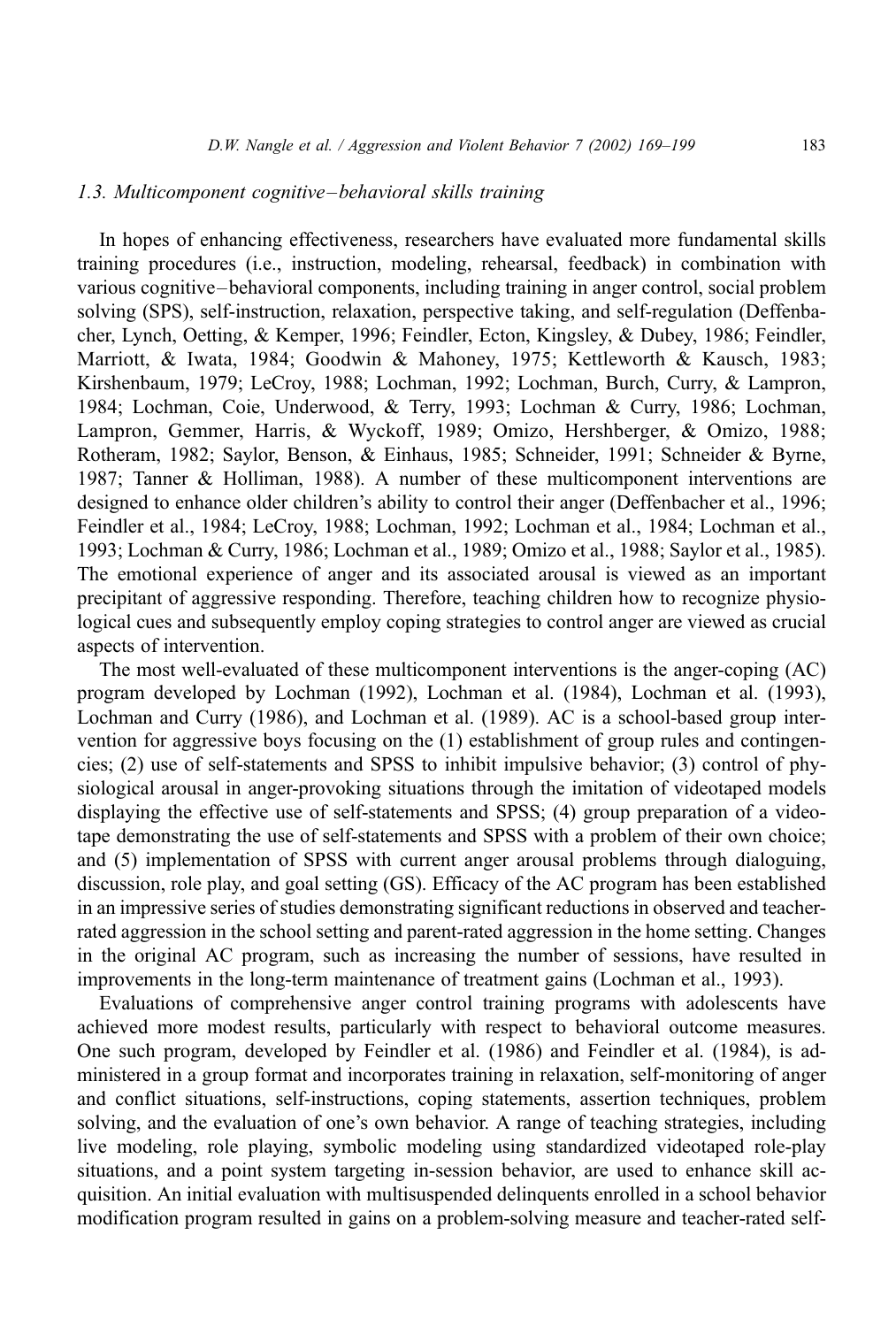control relative to a no-treatment control group (Feindler et al., 1984). No significant group differences were found for fines received for aggressive behavior or two additional self-report measures. A subsequent investigation targeting male adolescent psychiatric inpatients resulted in improvements relative to controls on staff-rated self-control, the Matching Familiar Figures Test, and general ward rule violations, but more mixed findings on role-play measures and no improvements with respect to violations for physical aggression (Feindler et al., 1986).

## 2. Developmental findings and clinical implications

We now turn to our review of key developmental findings and their clinical implications. Given our sense of the limited nature of past integration attempts, we decided to weight this review more toward fundamental developmental factors, which include age, gender, race, and the identification of intervention samples. Also included are two areas of developmental inquiry, social cognition and peer group influences, selected on the basis of their potential clinical impact.

## 2.1. Age

Significant normative changes in aggressive behavior occur across the preschool, grade school, and adolescent years. Preschool children tend to engage in physically aggressive behaviors, such as hitting, grabbing for objects, and pushing (Coie & Dodge, 1997; Hartup, 1983). Gradually, between the ages of 2 and 4 years, displays of physical aggression decline as incidents of verbal aggression increase (Cairns, 1979). Much of this increased verbal aggression surfaces in the form of arguments with peers over toys and other material possessions (Fabes & Eisenberg, 1992). Continued decreases in physical aggression are likely to be the result of developmental gains in language, empathy, the ability to delay gratification, and perspective-taking skills (Coie & Dodge, 1997; Kagan, 1981; Mischel, 1974; Selman, 1980). In contrast to the instrumental or object-focused aggression seen in the preschool period, person-oriented aggression becomes increasingly common in the elementary school years (Hartup, 1974). At this age, the realization that peers can act with hostile motives leads to retaliatory behavior (Dodge, 1980). In general, aggression decreases as children enter the adolescent years. However, for those children on the developmental trajectory for aggressive conduct problems, there is an increase in more violent forms of aggression during this period (Coie & Dodge, 1997). Increasing evidence suggests that the path leading to more serious conduct problems and violence often begins with minor aggressive acts in the elementary school years (Coie & Dodge, 1997). For adolescents involved in more deviant peer groups, physical aggression and the use of weapons may be socially acceptable (Coie, Lochman, Terry, & Hyman, 1992). Furthermore, self-reports of serious violent offenses, such as assault, robbery, and rape, increase significantly from ages 12 to 20 (Coie & Dodge, 1997).

#### 2.1.1. Clinical implications

Perhaps nowhere in the intervention literature is the lack of integration between developmental and clinical research more pronounced than in the frequent failure to consider develop-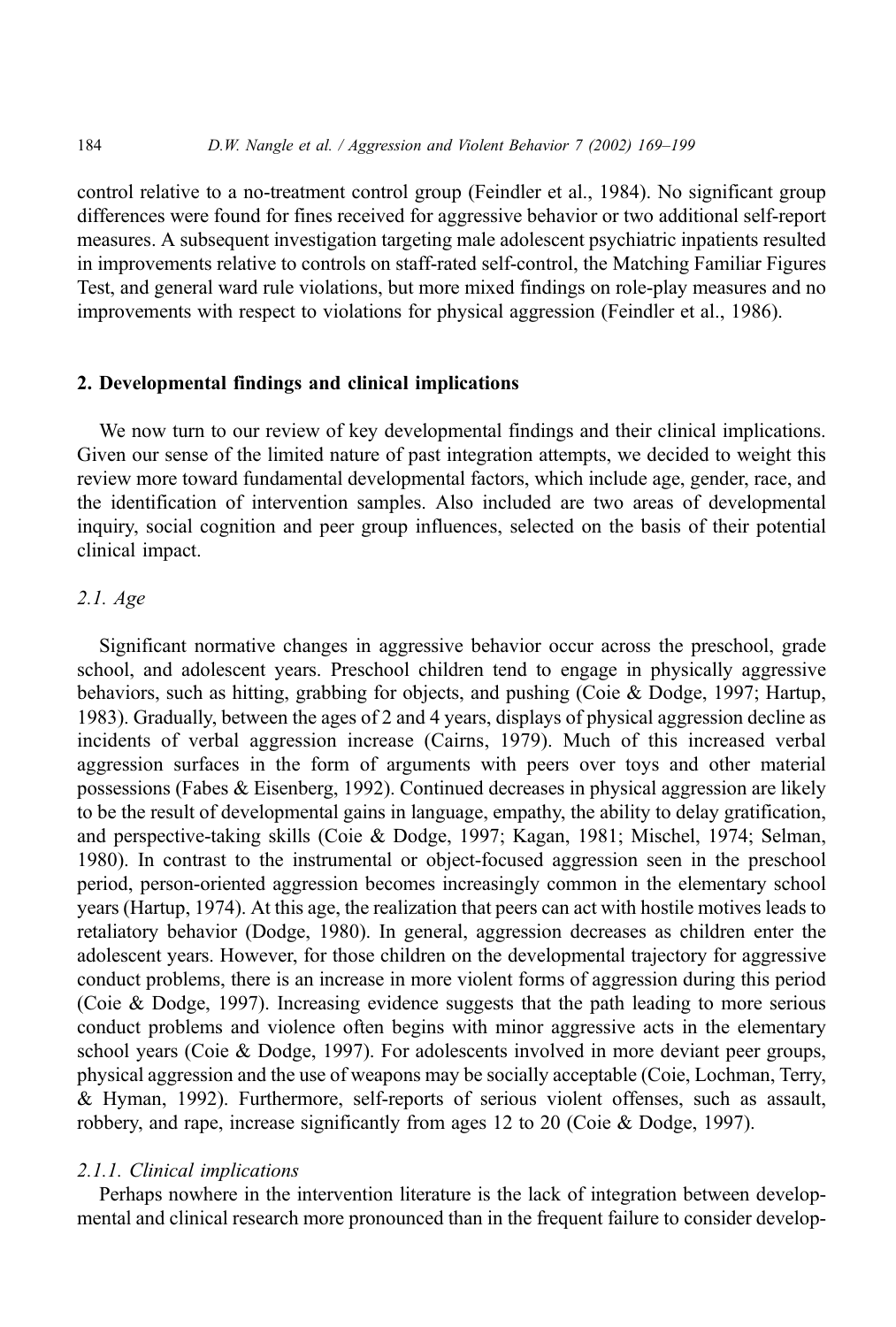mental level in sample selection or intervention approach. Social skills researchers have lapsed into a pattern of passively referring to chronological age without attending to the developmental context. In fact, it is not uncommon to see samples comprised of mixtures of early elementary school-aged children and young adolescents (see Table 2; e.g., Amish et al., 1988; Frankel et al., 1995; Kazdin et al., 1989; Kazdin et al., 1987; Kettleworth & Kausch, 1983; Kirschenbaum, 1979; Schneider, 1991; Schneider & Byrne, 1987; Yu et al., 1986).

Major age-related contextual factors that need to be considered in social skills interventions include normative changes in socially appropriate behaviors, growth in cognitive capacities, and increasing rigidity in peer perceptions (Bierman & Montminy, 1993). Sensitivity to normative changes in treatment studies has taken several forms. Participant identification has been based on standardized norm-referenced measures (e.g., Deffenbacher et al., 1996; Kazdin et al., 1989; Kazdin et al., 1987; Lochman et al., 1989; Middleton & Cartledge, 1995; Prinz et al., 1994; Rickel et al., 1983), as well as more local norms such as within classroom comparisons (e.g., Bierman et al., 1987; Hudley & Graham, 1993; Mize & Ladd, 1990). Less frequently, developmental findings have been used in the selection of target skills. For example, interventions have targeted skills with documented links to peer acceptance for children in the relevant age group (e.g., Bierman et al., 1987; Lochman et al., 1993). Normative data have also played a role in evaluations of treatment outcome. Despite being effective, interventions often fail to move children into the ''normal'' range of functioning (Kazdin et al., 1989; Kazdin et al., 1987; Prinz et al., 1994).

As predicted by developmental theory and research, cognitive interventions appear to be more effective with older children and adolescents (Durlak, Fuhrman, & Lampman, 1991; Kazdin et al., 1987). Although these approaches often require more advanced social-cognitive skills, they are routinely applied to children of all ages and cognitive abilities. Pointed examples are found in studies targeting preschool children with SPSS training despite their deficits in abstract reasoning (Rickel et al., 1983; Sharp, 1981; Shure & Spivack, 1982; Vaughn et al., 1984; Winer et al., 1982). Perhaps this oversight helps to explain the failure of these studies to demonstrate links between cognitive improvements and behavioral adjustment (Rickel et al., 1983; Sharp, 1981; Winer et al., 1982). Even children in similar age ranges exhibit important individual differences in cognitive developmental level and ability that might affect outcome. For instance, in an intervention with third graders, Lochman et al. (1993) found that their cognitive–behavioral intervention was less effective for children with lower reading achievement levels.

Changing peer attitudes and social status becomes increasingly difficult as children grow older. At about the age of 8 years, children acquire the ability to evaluate the behavior of others in terms of stable patterns of behavior and personality characteristics (e.g., Livesley  $\&$ Bromley, 1973; Rholes & Ruble, 1984, 1986). Moreover, children's impressions tend to be highly univalent and evaluatively consistent. Thus, by the elementary school years, the peer group is likely to have formed durable, and somewhat negative, perceptions of aggressive children (Hymel, Wagner, & Butler, 1990). As aggressive children make the transition to middle school, they are faced with the added risk of entering into deviant peer groups (e.g., Dishion, Patterson, Stoolmiller, & Skinner, 1991). Based on the timing of these peer influences, early interventions and active efforts to target peer group responsivity are often recommended (e.g., Bierman & Furman, 1984; Dishion, Patterson, & Griesler, 1994).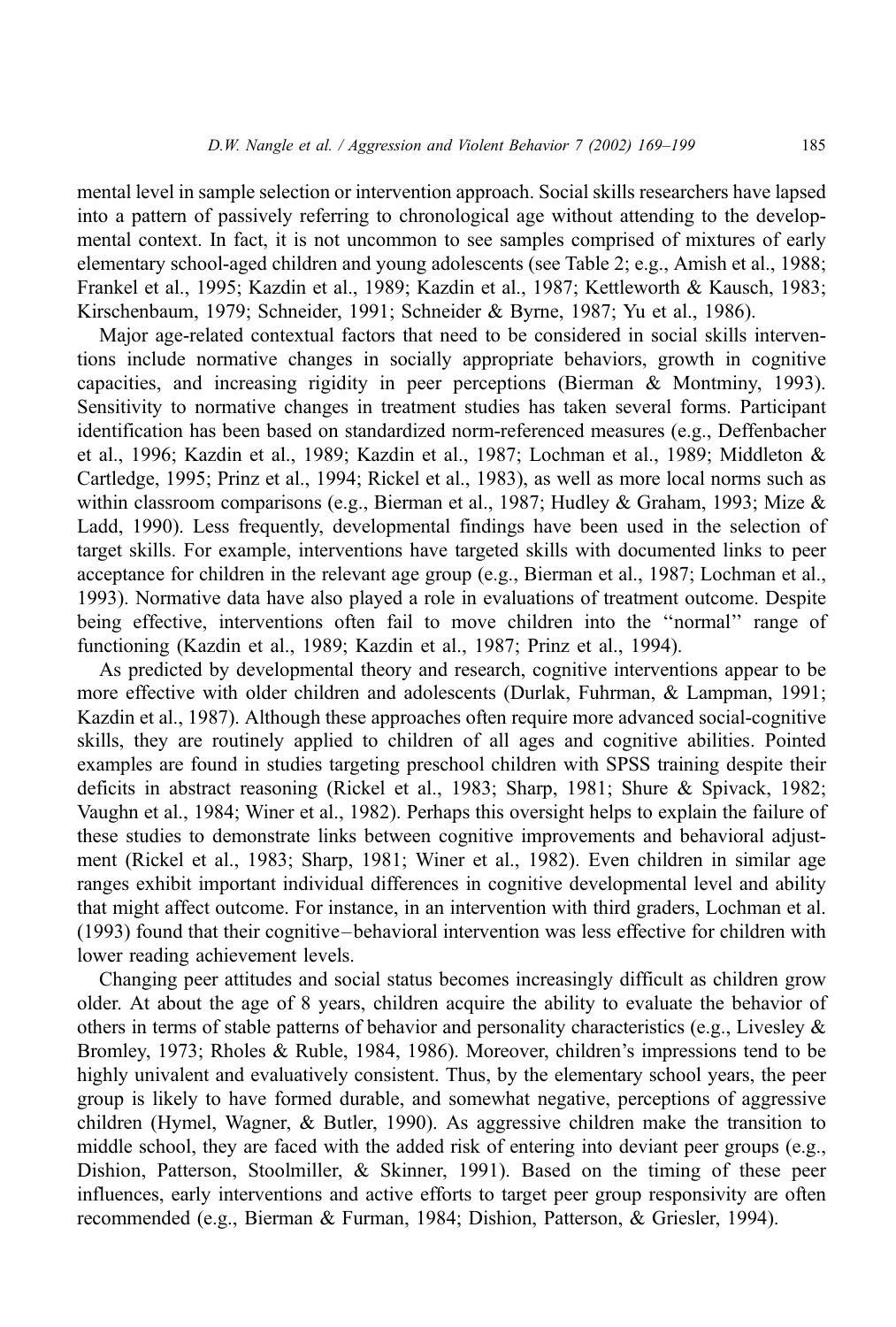# 2.2. Gender

Past research has been limited by its exclusive focus on overt forms of aggression, such as hitting and pushing, which are most commonly displayed by boys (Crick, 1996; Crick, Bigbee, & Howes, 1996). More recent work has identified a more indirect or relationally oriented form of aggression that is more characteristic of girls (Bjorkqvist, Lagerspetz, & Kaukian, 1992; Crick, 1995). In contrast to overt aggression, which influences others through physical harm or the threat of such harm, relational aggression (e.g., gossiping, excluding someone from the peer group, threatening to withdraw one's friendship) harms others through damage to their peer relationships or the threat of such damage. If the definition of aggression is expanded to include relationally aggressive behavior, then there is less of a discrepancy in the levels of aggression displayed by girls and boys (Crick & Grotpeter, 1995).

Crick (1996) and Crick et al. (1996) are just beginning to identify the correlates of relational aggression. Children do indeed view relationally manipulative behaviors as being aggressive and such behavior has been found to contribute uniquely to the prediction of social maladjustment. More specifically, relationally aggressive children tend to become more rejected by peers over the course of a school year (Crick et al., 1996). In addition, similar to their more overtly aggressive peers, relationally aggressive children tend to exhibit a hostile attribution bias in certain provocation situations (Crick, 1995). Unfortunately, despite the large number of studies examining the long-term psychological and behavioral adjustment of physically aggressive boys, no research to date has addressed the long-term outcome of relationally aggressive girls.

## 2.2.1. Clinical implications

Not unexpectedly given its recent nature, the work of Crick et al. (1996) has not yet influenced the intervention literature. Most commonly, treatment samples were comprised of both boys and girls (e.g., Bierman & Furman, 1984; Factor & Schilmoeller, 1983; Frankel et al., 1995; Guerra & Slaby, 1990; Prinz et al., 1994; Rickel et al., 1983; Shure & Spivack, 1982), but all male samples were used frequently as well (e.g., Bierman et al., 1987; Feindler et al., 1984; Hudley & Graham, 1993; Ianotti, 1978; Lochman, 1992; Lochman et al., 1984; Spence & Marzillier, 1981). It is worth noting that boys and girls received the same treatments, and that even the studies with larger samples (e.g., Kirshenbaum, 1979; Prinz et al., 1994; Shure & Spivack, 1982) did not examine gender as a potential mediator of treatment outcome.

At this time, two major limitations exist. First, whether or not aggressive girls, as traditionally identified, might respond differentially to currently employed treatment approaches is not known. Second, the need for interventions specifically addressing relational aggression is not yet established. Although, as indicated earlier, very little is known about the potential long-term outcome for relationally aggressive girls, there are some data suggesting that relational forms of aggression may be worthy of intervention. A short-term longitudinal study tracking 245 third- through sixth-grade students revealed that individual differences in relational aggression were stable, and predictive of increased peer rejection, across a 1-year period (Crick, 1996). These findings, however, were not specific to girls.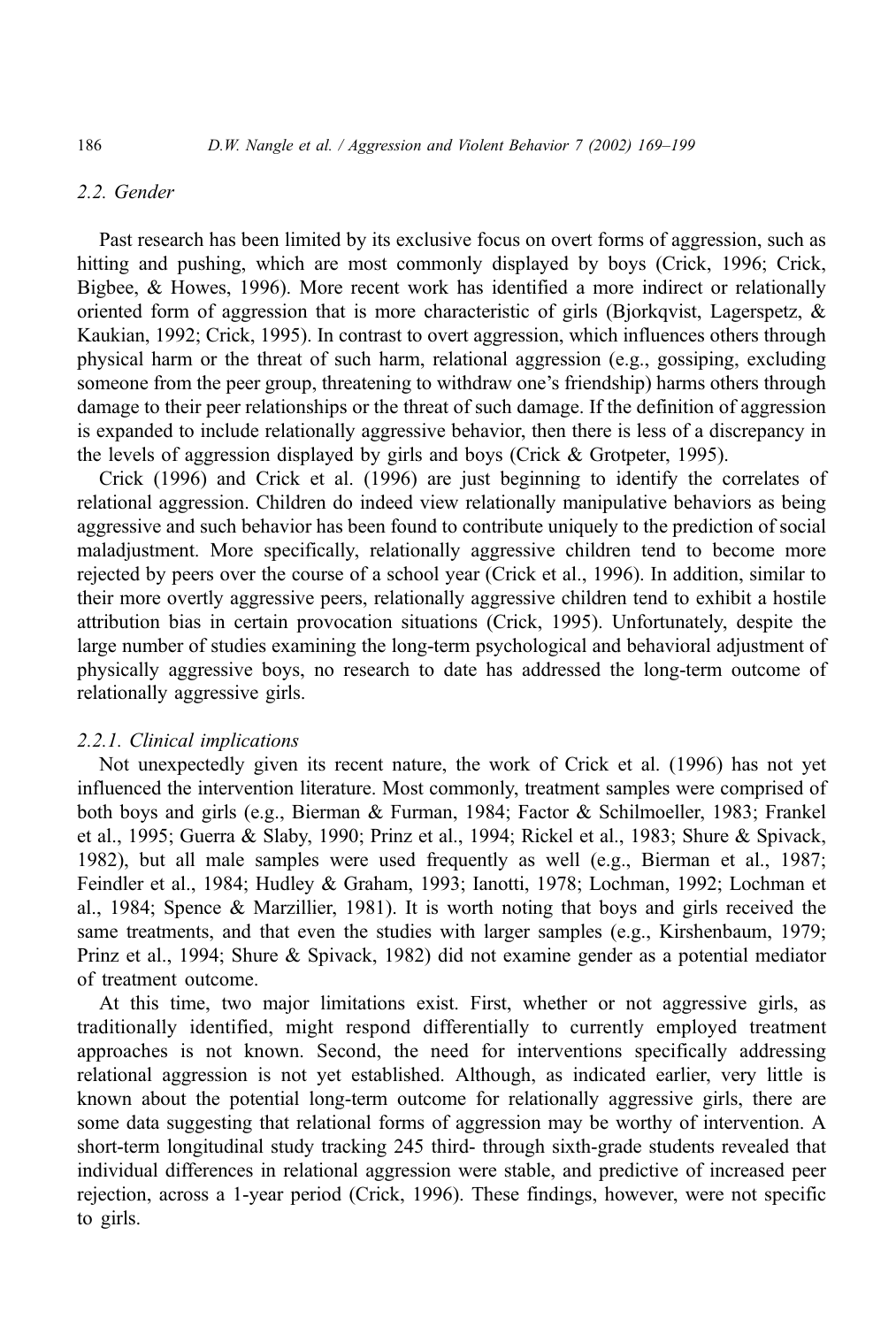## 2.3. Race

Very few studies have examined racial differences in aggressive behavior. There is some evidence that African American children tend to be more aggressive in the elementary school years (Hartup, 1974). This racial difference becomes more pronounced in adolescence (Achenbach, 1991). There is a high risk for the onset of serious violent offenses for African American males between the ages of 13 and 16 (Coie & Dodge, 1997). Data from arrest records indicate that although African American youth comprise only 15% of the juvenile population, they account for 52% of the juveniles arrested for violent crimes (Dryfoos, 1990). There is also evidence suggesting racial differences in the topography of aggressive behavior with African Americans being more likely to display physical aggression and Whites more likely to exhibit verbal aggression (Harris, 1992). Racial differences in aggressive behavior are reduced somewhat when confounds, such as socioeconomic status, are taken into consideration (Coie & Dodge, 1997).

# 2.3.1. Clinical implications

As with gender, the potential importance of racial differences has been largely overlooked in the intervention literature. Many of the more dated studies did not even report the racial make-up of samples (e.g., Goodwin & Mahoney, 1975; Gottman et al., 1976; Gresham & Nagle, 1980; Ladd, 1981; Oden & Asher, 1977; Zahavi & Asher, 1978). Of the more recent studies reporting racial composition, some have more racially homogenous samples (e.g., Bierman & Furman, 1984; Hudley & Graham, 1993; Lochman et al., 1993; Mize & Ladd, 1990), whereas others have mixed samples but did not evaluate race as a potential mediator of treatment outcome (e.g., Kazdin et al., 1989; Lochman et al., 1984).

In light of the increased risks faced by aggressive African American children, some researchers have suggested that specific early intervention efforts are needed (Hudley, 1994; Hudley & Graham, 1993; Lochman et al., 1993; Middleton & Cartledge, 1995). Lochman et al. (1993) targeted both aggressive- and nonaggressive-rejected African American children with a school-based social relations intervention consisting of prosocial skill training and cognitive–behavioral procedures aimed at enhancing SPS. The intervention was successful, but only with the aggressive-rejected children. In discussing failure of the SST component to impact nonaggressive-rejected children, the authors proposed that traditional skills training might be less effective with low-income African American children than with more middleclass and White children. If this were true, they further suggested that the cognitive– behavioral aspect of the intervention might have been the ''most active ingredient'' for the aggressive-rejected children.

The proposal offered by Lochman (1992), Lochman et al. (1984), Lochman et al. (1993), Lochman and Curry (1986),and Lochman et al. (1989) is intriguing but purely speculative at this point. Both social skills instruction and cognitive approaches appear to be effective, and direct comparisons within African American, or between African American and White, samples have not been undertaken. Intervening with five elementary-aged African American boys identified by classroom teachers, Middleton and Cartledge (1995) combined prosocial skill instruction using modeling, role playing, corrective feedback, and differential reinforcement of incompatible behaviors with a parent involvement component. A multiple baseline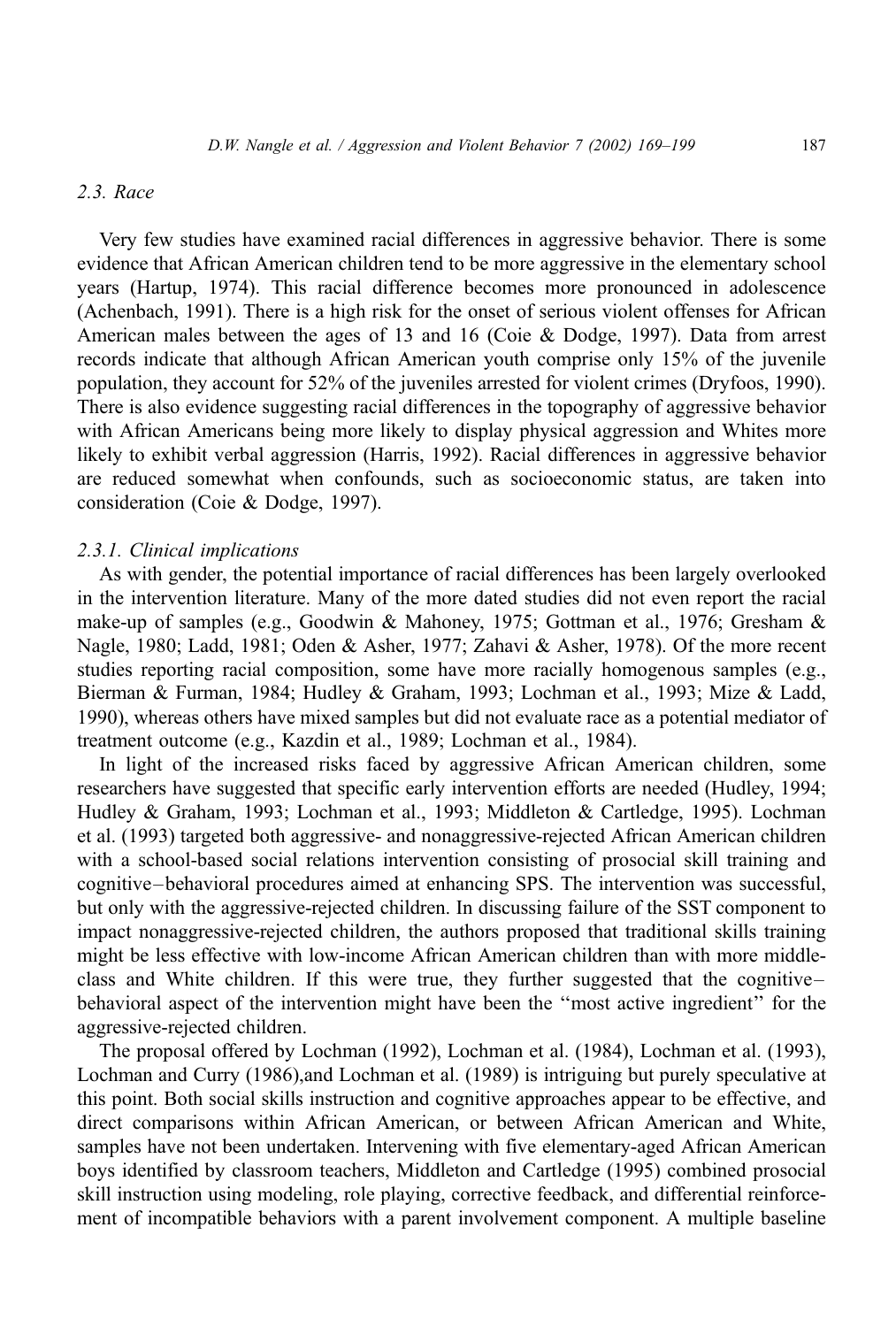design across students evidenced appreciable reductions in aggressive behavior for four of the five students that generalized to untrained settings and were maintained at follow-up. Using a cognitive approach, Hudley (1994), Hudley et al. (1998) and Hudley and Graham (1993) have targeted aggressive African American boys with reattribution training aimed at reducing hostile attribution tendencies in ambiguous provocation situations. Through discussions and role play, these boys are taught to identify ambiguous peer intent, to make attributions to nonhostile intent when negative social encounters are portrayed as ambiguous, and to generate nonaggressive responses given attributional uncertainty. Following the 12-session program, Hudley and Graham found that, in contrast to controls, aggressive boys were less likely to presume hostile intent by peers and less likely to react with aggression in response to hypothetical situations and laboratory simulations of ambiguous provocation. These boys were also rated as being less aggressive by their teachers.

# 2.4. Identification

Recent research has uncovered a surprising degree of heterogeneity in the characteristics of aggressive children. Despite the once prevailing assumption that aggression was the primary determinant of rejection, as many as one-third of aggressive boys are not rejected by their peers (Bierman, Smoot, & Aumiller, 1993). Moreover, as many as half of all rejected boys do not exhibit excessive levels of aggression. To examine relationships between aggression and peer rejection more closely, Bierman et al. (1993) compared the characteristics of grade school boys placed into four groups based on a combination of their sociometric and aggressive behavior ratings: (1) aggressive-rejected, (2) aggressive-nonrejected, (3) nonaggressive-rejected, and (4) neither aggressive nor rejected. Interestingly, although aggressive boys were found to be similar in terms of prosocial behavior and physical aggression when compared to the aggressive-nonrejected boys, the aggressive-rejected group exhibited more conduct problems, such as verbal aggression, rule violation, and hyperactivity. Within the rejected subgroups, the nonaggressive-rejected boys exhibited more shyness, passivity, and inhibition than their aggressive peers. About 2 years later, these aggressive-rejected boys were found to experience more negative behavioral and social outcomes, including stable elevations in aggressive behavior and continuing peer rejection, than the aggressivenonrejected or nonaggressive-rejected boys (Bierman & Wargo, 1995). Such heightened risk for negative outcomes carries into the adolescent years when aggressive-rejected boys are more likely to experience conduct disorder and delinquency (Coie, Lochman, Terry, & Hyman, 1992).

## 2.4.1. Clinical implications

The heterogeneity of aggressive children casts doubt on the notion that they will respond uniformly to intervention attempts. Determinations of the relative efficacy of existing treatment approaches with relevant subtypes are needed. For example, Lochman et al. (1993) compared effectiveness of a social relations intervention with aggressive- and nonaggressive-rejected children. Incorporating both traditional SST and cognitive–behavioral components, the social relations intervention included instruction in SPS, positive play skills, group-entry skills, and coping effectively with angry feelings. Despite the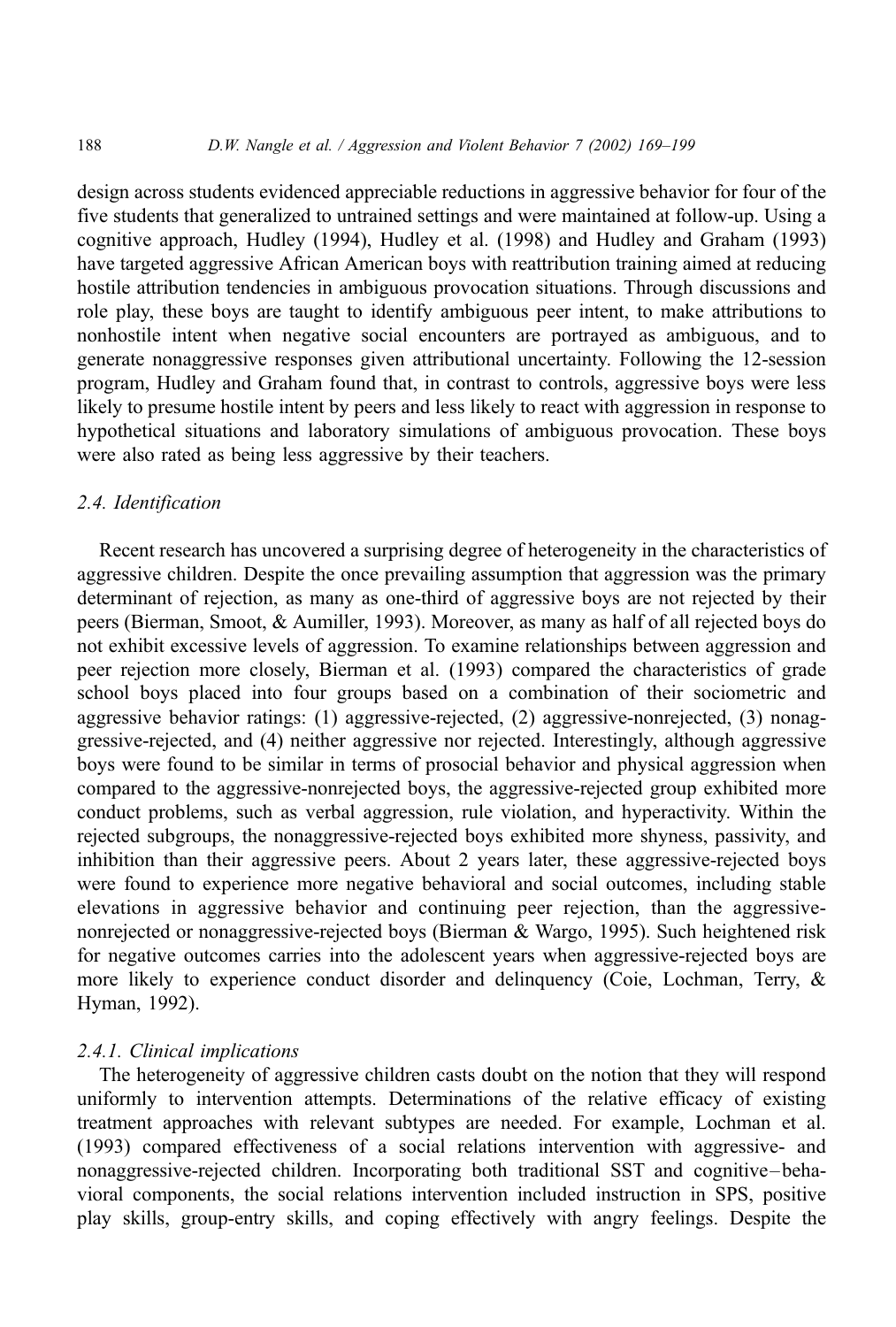absence of demonstrable effects for the entire intervention group, the aggressive-rejected children showed significant declines in aggression and rejection, as well as improvements in peer acceptance, relative to an aggressive-rejected control group. As noted by the authors, these results illustrate the importance of subtyping as the group of children most likely to display social-cognitive distortions and deficits responded best to a cognitive– behavioral intervention designed to remediate those distortions and deficits. The failure, however, of the rejected-only children to respond to a SST program patterned after interventions with documented effectiveness in improving peer status was not expected. This finding was attributed to the possibility that SST may be relatively less effective with low-income African American samples than with more middle-class White samples. As suggested earlier though, this is purely speculative as the authors did not make any SES or racial comparisons.

Progress in subtyping has been hampered by the seeming presumption in intervention research that all aggressive children are alike. This presumption is reflected in the remarkable lack of uniformity in the procedures used to identify samples (see Tables 1, 2, and 3). Identification has most often been based on single indices of aggressive behavior that have included the direct observation of aggressive behavior and social skills, sociometric ratings, peer nominations for aggression, teacher-rated aggression and disruptive behavior, parentrated aggression, and self-reported anger. Alternatively, some studies reported using special education, inpatient, incarceration, or diagnostic status to select participants.

#### 2.5. Social cognition

Developmental research examining social-cognitive processes has had an enormous impact on our understanding of aggression. Of the major theoretical models proposing links between such processes and aggressive behavior (e.g., Ladd & Crick, 1989; Rubin & Krasnor, 1986), the social-information processing model offered by Dodge (1986) has emerged as the most influential. A reformulated version proposes that the enactment of an aggressive behavioral response is part of a complex six-step nonlinear process with various feedback loops: (1) observation and encoding of both external and internal cues during peer interaction; (2) interpretation and mental representation of those cues; (3) clarification of goals; (4) response access or construction; (5) response decision; and (6) behavioral enactment (Crick & Dodge, 1994). Empirical support for this model is rather impressive. Compared to their more welladjusted peers, aggressive children tend to be less attentive to relevant social cues, less accurate in interpreting peer intention cues, more likely to attribute hostile intent to the actions of peers, more likely to endorse social goals that damage rather than enhance relationships, and have a social strategy repertoire mostly comprised of aggressive alternatives (cf. Crick & Dodge, 1994). Moreover, aggressive children are more likely to believe that they are good at being aggressive, that aggression leads to positive outcomes, and that aggression is a legitimate response. While acknowledging the rich empirical support for the model, it is important to note that the findings summarized above are primarily correlational, and there is little evidence supporting the notion that the social-cognitive skills proposed by the model actually mediate changes in behavior and/or peer acceptance (Kazdin, 1995; McFadyen-Ketchum & Dodge, 1998).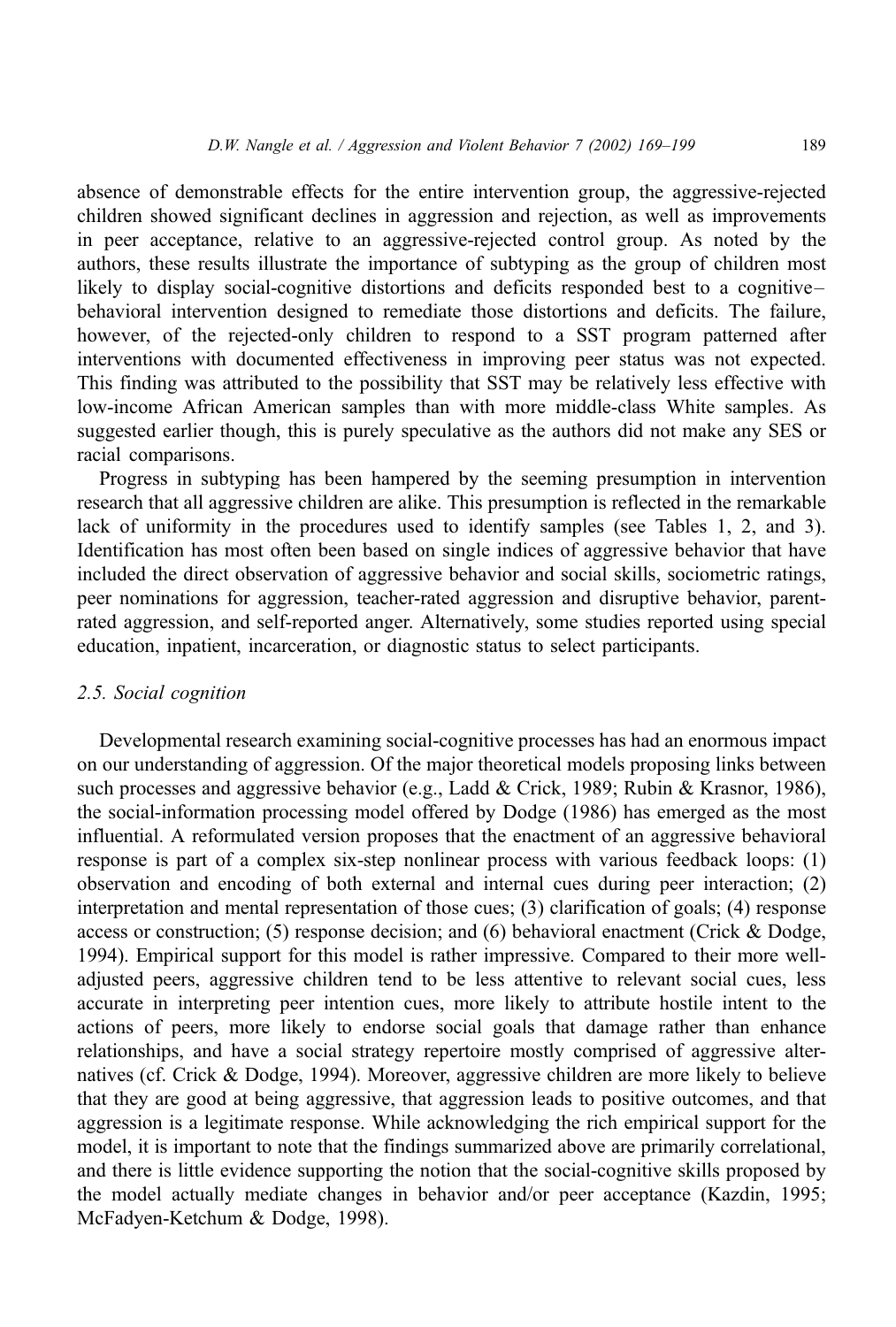# 2.5.1. Clinical implications

Intervening at the social-cognitive level appears to be an effective approach to treatment (e.g., Forman, 1980; Guerra & Slaby, 1990; Guevremont & Foster, 1993; Hudley & Graham, 1993; Kazdin et al., 1987; Shure & Spivack, 1982). The increased popularity of this approach is partly due to its potential to address some of the major shortcomings of the more traditional behavioral skills training interventions. Specifically, the failure of the more traditional approaches to achieve greater temporal and cross-setting generalization is thought to result, in part, from the fact that these interventions focus on overt behavior change without attempting to alter the social-cognitive patterns that presumably guide the aggressive behavior (McFadyen-Ketchum & Dodge, 1998). The overt behavior changes brought about by active instruction and contingency management are likely to fade when aggressive children return to their natural environments. In addition to changes in settings and contingencies, unaltered maladaptive cognitive patterns contribute to the maintenance of aggressive behavior and work against generalization. The acquisition of social-cognitive skills, according to the Crick and Dodge's (1994) model, would be expected to result in more durable behavioral changes that generalize to a broad range of social situations.

Of course, the eventual impact of the social information processing model on clinical intervention hinges on demonstrations that the proposed cognitive skills actually mediate behavior change. In general, social-cognitive interventions have been shown to be effective, but efforts to find links between cognitive change and behavioral improvements have had mixed results (see Durlak et al., 1991 for a complete review). Within the SST literature, for example, a number of studies have reported success in improving children's problem-solving skills but concluded that the acquired cognitive skills did not mediate changes in behavior (e.g., Amish et al., 1988; Sharp, 1981; Tisdelle & St. Lawrence, 1988; Weissberg et al., 1981; Winer et al., 1982; Yu et al., 1986). Evaluating linkage in other problem-solving skills training (PSST) studies that reported successfully eliciting behavior change is not possible due to a failure to assess cognitive skills (e.g., Kazdin et al., 1989; Kazdin et al., 1987).

Studies with closer ties to developmental social-cognitive models, more comprehensive assessment efforts, and direct examinations of the mediating role of cognitions have found more encouraging results (e.g., Guerra & Slaby, 1990; Hudley & Graham, 1993). Guerra and Slaby (1990) targeted adolescents incarcerated for offenses involving aggression with a 12-week cognitive mediation training program aimed at modifying beliefs regarding the legitimacy of aggression and improving SPSS. Notably, the trained cognitive skills were found to differentiate violent juvenile offenders from nonoffenders in a previous assessment study (Slaby  $\&$  Guerra, 1988). The assessment battery included seven SPSS measures, a questionnaire assessing beliefs supporting aggression, a behavior rating scale, and recidivism data. Compared to attention controls, trained adolescents evidenced improved SPSS, decreased endorsement of beliefs supporting aggression, and decreased aggressive behavior. Moreover, the changes in SPSS and beliefs supporting aggression significantly predicted post-test aggression even after controlling for pretest aggression. After successfully implementing an attributional intervention, Hudley and Graham (1993) concluded that their findings suggested a causal relationship between biased cognition and aggressive behavior. Boys in their attribution-retraining group evidenced significant reductions in hostile attributions of intent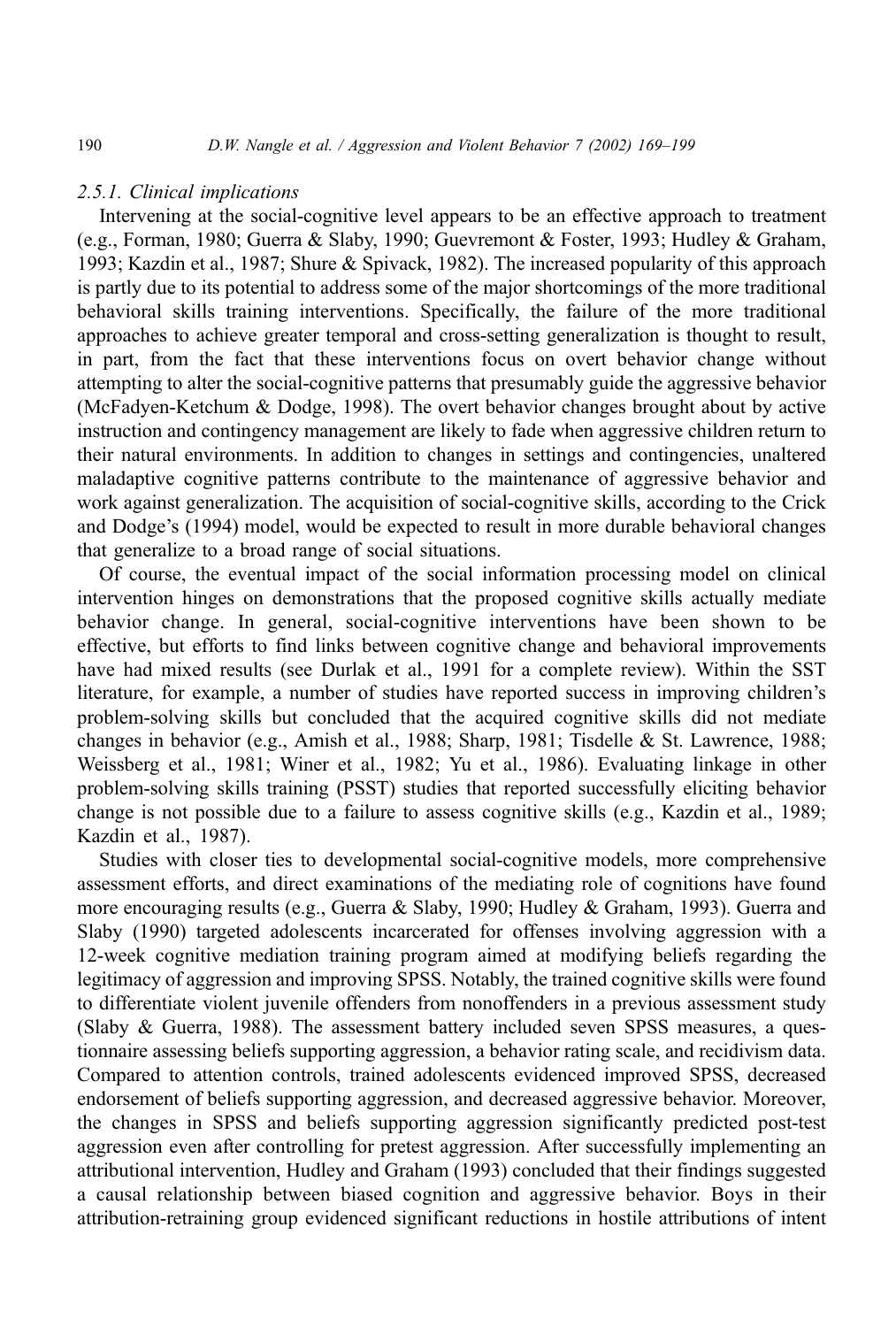in both hypothetical and laboratory simulations, as well as decreases in teacher-rated aggression.

# 2.6. Peer group influences

With age, peers appear to exert increasingly powerful influences on aggressive children. As early as middle childhood, aggressive children show a tendency to befriend other aggressive children and form social networks that reinforce aggression and other antisocial behaviors (Cairns, Cairns, Neckerman, Gest, & Gariepy, 1988; Dishion et al., 1994). Entrance into these social networks may place aggressive children on trajectories leading to future antisocial behavior. A longitudinal study revealed that among poor peer relations, academic skill deficits, and low parent monitoring, antisocial behavior and involvement with antisocial peers at age 10 were the best predictors of membership in a deviant peer group by age 12 (Dishion et al., 1991). Association with deviant peers consistently emerges as the strongest correlate of adolescent antisocial behavior, including substance abuse and delinquency (cf. Dishion et al., 1994).

The formation of deviant social networks begins with the well-documented tendency for children to affiliate with peers who are similar to themselves in salient lifestyle dimensions, including proclivities toward aggressive behavior (Cairns et al., 1988). Selective acceptance by aggressive peers and/or selective exclusion by nonaggressive peers serve to consolidate these affiliation patterns and strengthen the network. Relationships within the network allow for repeated reciprocal processes that may result in further escalations in aggressive behavior. Thus, in a seeming paradox, the aggression that is consistently associated with rejection by the conventional peer group may actually facilitate the formation of some relationships (Dishion et al., 1994).

Rejection by nonaggressive peers may also be maintained by what Hymel et al. (1990) refer to as ''reputational biases.'' Hymel et al. contend that a child's social status or reputation, once established, strongly influences how peers respond to that child. Because children are likely to maintain reputation-congruent perceptions of others, they are apt to evaluate the behavior of a rejected and/or aggressive child in ways that preserve that child's negative reputation. Overall, disliked children seem to be held more accountable for negative behaviors than are liked children (Hymel, 1986). Further, disliked children are likely to evoke more active behavioral responses and more negative emotional responses from peers than are liked children who perform the exact same behaviors (DeLawyer & Foster, 1986). It appears, then, that peers may often be resistant to changing their feelings toward a child that they dislike, even when positive change has occurred.

## 2.6.1. Clinical implications

Much of the early interest in peer group influences in the SST literature was motivated by criticisms regarding the failure of some interventions to impact children's social status despite achieving behavioral improvements (e.g., Gresham & Nagle, 1980; LaGreca & Santogrossi, 1980). Bierman and Furman (1984) proposed that interventions might be more successful in improving social status if active efforts to modify peer group responsivity were incorporated. In a demonstration of such efforts, Bierman and Furman placed low-accepted children who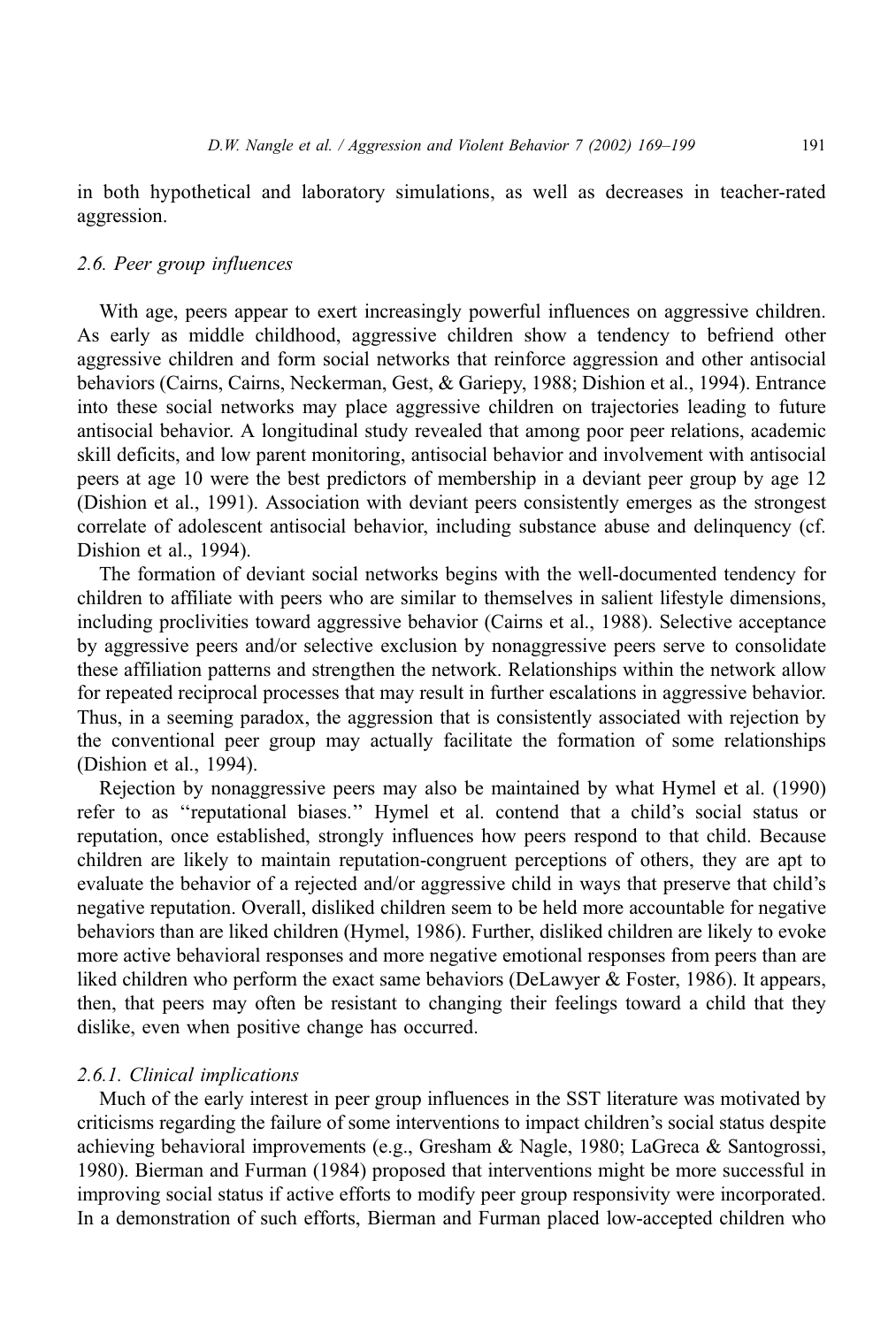were deficient in conversation skills into one of four treatment conditions with varying levels of peer involvement: (1) individual coaching (IC), (2) group experience (GE), (3) GE with coaching (GEC), and (4) no treatment. Coaching involved the use of instruction, rehearsal, and performance feedback techniques to teach specific conversation skills. Not receiving any skills training, children in the GE condition met in small groups with more-accepted peers to work on making a friendly interaction film. Although each approach was effective, the outcomes were different. Coaching produced gains in targeted conversation skills, whereas GE resulted in improvements in social status. Only the combination of GE and coaching resulted in both improved skills and peer partner acceptance.

In addition to facilitating exposure to prosocial peer networks, the inclusion of moreaccepted peers provides competent models for aggressive children (Hudley & Graham, 1993; Middleton & Cartledge, 1995; Prinz et al., 1994). In the process of selecting aggressive children for a PCS training program, Prinz et al. (1994) identified equal numbers of competentnonaggressive children to serve as coping models and sources of social support. Probes in which aggressive/nonaggressive dyads matched by sex and ethnicity practiced taught skills were an integral part of the training. Structured group activities and group rewards for adhering to the rules were also used to enhance peer involvement. Compared to a no-PCS control group, trained children showed significant improvements in information-exchange skills and reductions in teacher-rated aggression but no change in peer acceptance. There were no adverse effects on the competent-nonaggressive children who showed improvements in informationexchange skills relative to their no-PCS training counterparts.

Negative peer influences constitute a major obstacle to successfully intervening with aggressive children. Since children more readily imitate a model whose behavior is likely to be subsequently reinforced and who is viewed as being similar to them, prosocial children may not serve as effective models for aggressive children. Further, the positive skills we teach may well be punished in the peer networks to which trained children return. Indeed, the very act of aggregating aggressive youth in group interventions may have unintended iatrogenic consequences. Studies examining this effect have determined that some peergroup interventions actually end up increasing adolescent problem behavior and negative outcomes in adulthood (Dishion, McCord, & Poulin, 1999; Dishion, Poulin, & Burraston, in press). In response to such negative peer influences, Dishion et al. suggest that even more vigorous attempts to engineer the social environments of aggressive children may be indicated (Dishion et al., 1994). For example, such attempts might include exposing aggressive children to broader prosocial peer networks by introducing school-wide interventions at early ages, teaching parents to monitor peer interactions and networks more closely, and identifying and altering school and neighborhood characteristics that contribute to antisocial behavior.

## 3. Summary and conclusions

The SST literature clearly offers an impressive array of effective treatments for aggressive children and adolescents. As evidenced in this review, these interventions are not only capable of ameliorating aggression but building prosocial skill repertoires as well. Efforts to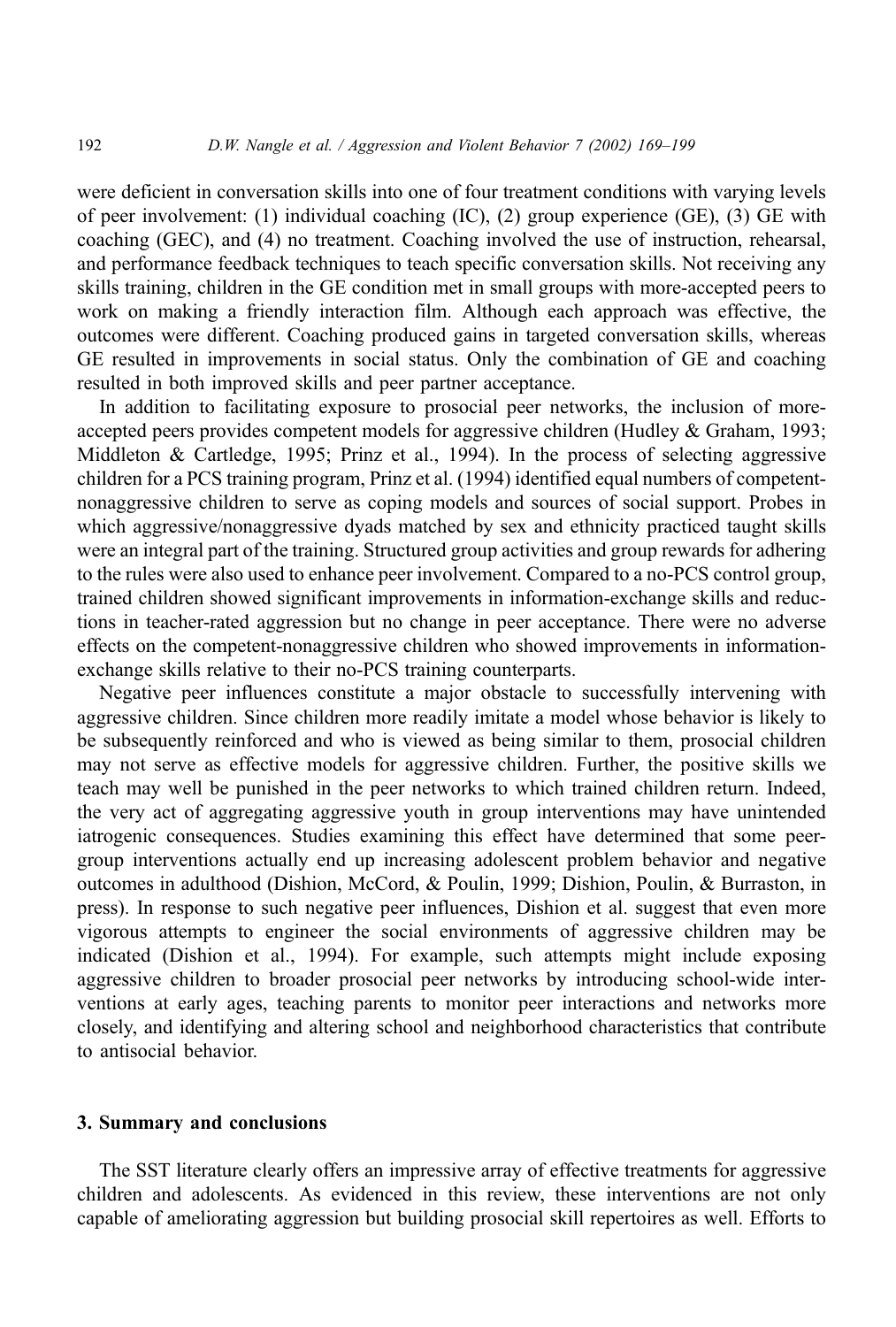incorporate developmental findings and principles within this literature, however, have fallen woefully short. Indeed, our review revealed that even the most fundamental developmental considerations were frequently overlooked. Developmental level often appeared to play no role in the selection of treatment samples or approaches. Samples commonly included participants ranging from early elementary school-aged children to young adolescents and approaches requiring more advanced cognitive skills were used with preschoolers. Potential gender and racial differences have also been neglected. Samples with different genders and races commonly received identical treatment approaches. In fact, we did not uncover a single study that examined gender and/or race as mediators of treatment outcome. In short, from a developmental perspective, this literature can be characterized as ''one size fits all.''

Despite these general limitations, our review managed to unveil a number of noteworthy integration efforts. Though only a rough indicator of developmental level, some researchers have used age in determining samples and treatment approaches. For instance, standardized norm-referenced measures have been used in the selection of participants (e.g., Kazdin et al., 1989; Lochman et al., 1989; Prinz et al., 1994) and in the assessment of the clinical significance of treatment outcomes (e.g., Kazdin et al., 1989; Prinz et al., 1994). Developmental findings have also been used in the selection of target behaviors (e.g., Bierman et al., 1987; Lochman et al., 1993). With respect to race, studies by Hudley (1994), Hudley and Graham (1993), and Lochman et al. (1993) have aptly demonstrated that we can effectively treat aggressive African American boys. Advances in social cognitive research have been translated into an impressive corpus of intervention approaches (e.g., Guerra & Slaby, 1990; Guevremont & Foster, 1993; Hudley & Graham, 1993; Kazdin et al., 1987; Lochman et al., 1993; Shure & Spivack, 1982). Finally, several interventions have included active efforts to target peer group responsivity (e.g., Bierman & Furman, 1984; Hudley & Graham, 1993; Middleton & Cartledge, 1995; Prinz et al., 1994).

Some of the areas in need of further investigation highlighted in this review warrant further comment. The groundbreaking research of Crick (1996) and Crick et al. (1996) should result in a reconsideration of gender differences in social skills interventions. What, if any, are the negative long-term consequences of relationally aggressive behavior? Is it a worthy treatment target? If so, will it require the development of new treatment approaches? At a more basic level, we need to know whether or not boys and girls respond differently to existing treatment approaches. Considering the number of recent studies evaluating social skills interventions for African American boys, we were struck by the paucity of descriptive developmental research addressing racial differences in aggressive behavior. In addition to suring up the descriptive literature, we need to determine whether or not racial differences mediate treatment outcome. Regarding the social-cognitive interventions, attempts to link cognitive change and behavioral improvements have often yielded mixed results. Demonstrating linkage has implications for treatment, as well as the social-cognitive models of aggressive behavior. The rigor evident in studies by Guerra and Slaby (1990) and Hudley and Graham (1993) provide excellent templates for future examinations of this important issue. It is worth noting that progress on each of these fronts would be facilitated by efforts to make the procedures used to identify samples and assess aggressive behavior across studies more uniform.

In closing, we are excited to note that a number of the researchers highlighted in this review for their integration efforts, including Bierman, Dodge, and Lochman, have recently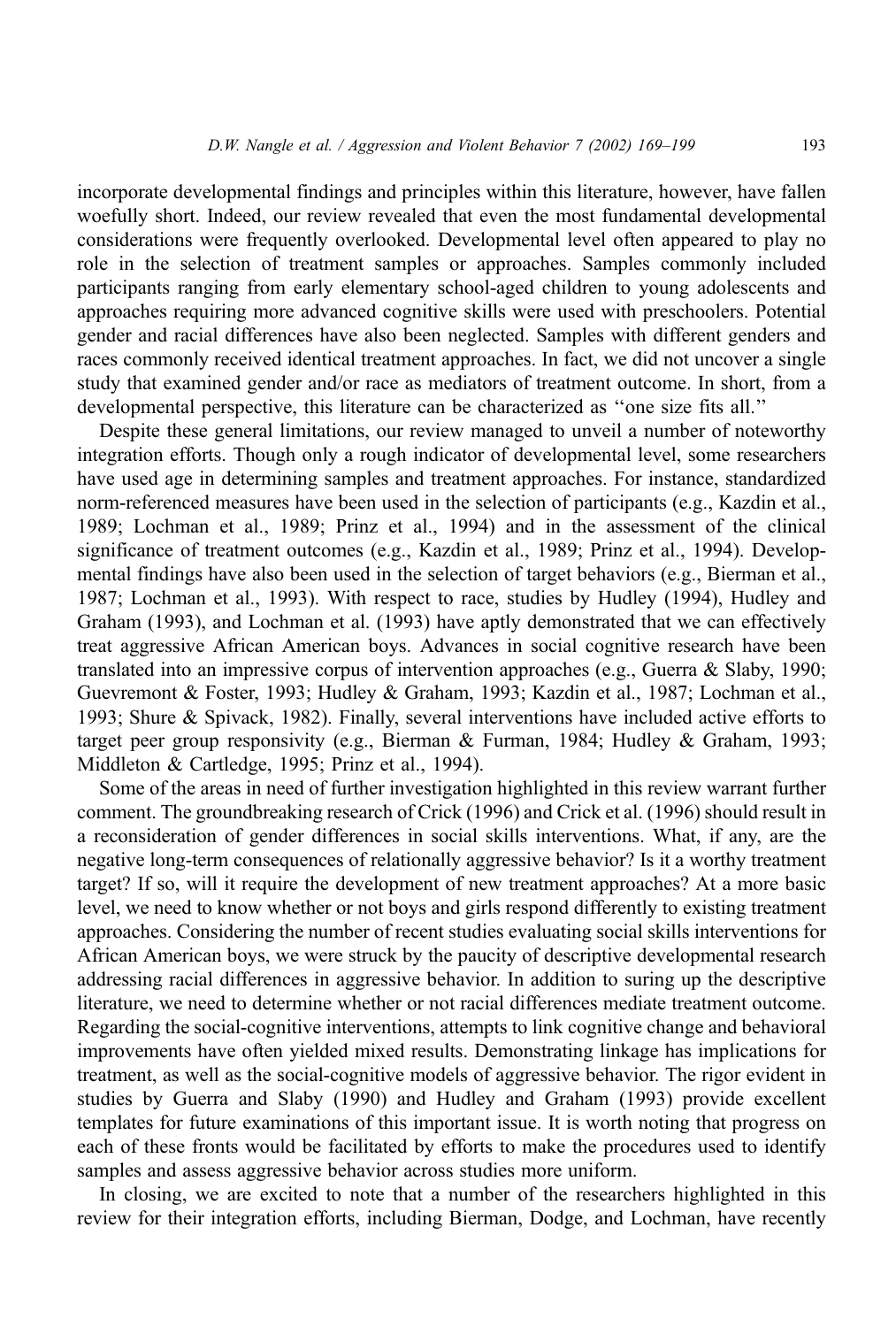joined forces to create Fast Track, a multisite, multicomponent preventive intervention targeting young children at risk for long-term antisocial behavior (Conduct Problems Prevention Research Group, 1992, 1999a, 1999b). A major focus of the program is on helping children learn prosocial skills and enhance positive peer relationships (Bierman, Greenberg, & Conduct Problems Prevention Research Group, 1996). A class-wide curriculum targets instruction in prosocial skills, inhibition and redirecting of inappropriate behaviors, and SPSS. At-risk children also attend social skills groups that provide more intensive remedial intervention. Finally, structured peer-pairing sessions are held outside of the school day to promote generalization and peer exposure. This comprehensive program serves as a model for future developmental–clinical intervention efforts. Most notably, the Fast Track Program is a long-term effort that unfolds across a 6-year span covering key developmental periods, shifts in structure and focus to address changing developmental needs, and utilizes developmentally based and empirically supported treatment approaches. Preliminary evaluations of the Fast Track Program evidenced more positive peer relations and decreases in aggressive behavior after the first year of implementation (Conduct Problems Prevention Research Group, 1999a, 1999b).

#### References

- Achenbach, T. M. (1991). Manual for the child behavior checklist and 1991 profile. Burlington: Department of Psychiatry, University of Vermont.
- Amish, P. L., Gesten, E. L., Smith, J. K., & Clark, H. B. (1988). Social problem-solving training for severely emotionally and behaviorally disturbed children. Behavioral Disorders, 13, 175–186.
- Asher, S. R., Parkhurst, J. T., Hymel, S., & Williams, G. A. (1990). Peer rejection and loneliness in childhood. In: S. R. Asher, & J. D. Coie (Eds.), Peer rejection in childhood (pp. 253-273). New York: Cambridge Univ. Press.
- Bierman, K. L., & Furman, W. (1984). The effects of social skills training and peer involvement on the social adjustment of preadolescents. Child Development, 55, 151 – 162.
- Bierman, K. L., & Greenberg, M. T. Conduct Problems Prevention Research Group (1996). Social skills training in the fast track program. In: R. D. Peters, & R. J. McMahon (Eds.), Preventing childhood disorders, substance abuse, and delinquency ( pp. 65 – 89). Thousand Oaks, CA: Sage.
- Bierman, K. L., Miller, C. L., & Stabb, S. D. (1987). Improving the social behavior and peer acceptance of rejected boys: effects of social skill training with instructions and prohibitions. Journal of Consulting and Clinical Psychology, 55, 194-200.
- Bierman, K. L., & Montminy, H. P. (1993). Developmental issues in social-skills assessment and intervention with children and adolescents. Behavior Modification, 17, 229 – 254.
- Bierman, K. L., Smoot, D. L., & Aumiller, K. A. (1993). Characteristics of aggressive-rejected, aggressive (non-rejected) and rejected (non-aggressive) boys. Child Development, 64, 139–151.
- Bierman, K. A., & Wargo, J. B. (1995). Predicting the longitudinal course associated with aggressive-rejected, aggressive (nonrejected), and rejected (nonaggressive) status. Development and Psychopathology, 7, 669 – 682.
- Bjorkqvist, K., Lagerspertz, K. M. J., & Kaukian, A. (1992). Do girls manipulate and boys fight? Developmental trends in regard to direct and indirect aggression. Aggressive Behavior, 18, 117-127.
- Bornstein, M., Bellack, A., & Hersen, M. (1980). Social skills training for highly aggressive children. Behavior Modification, 4, 173 – 186.
- Cairns, R. B. (1979). Social development: the origins and plasticity of interchanges. San Francisco: Freeman.
- Cairns, R. B., Cairns, B. D., & Neckerman, H. J. (1989). Early school dropout: configurations and determinants. Child Development, 60, 1437 – 1452.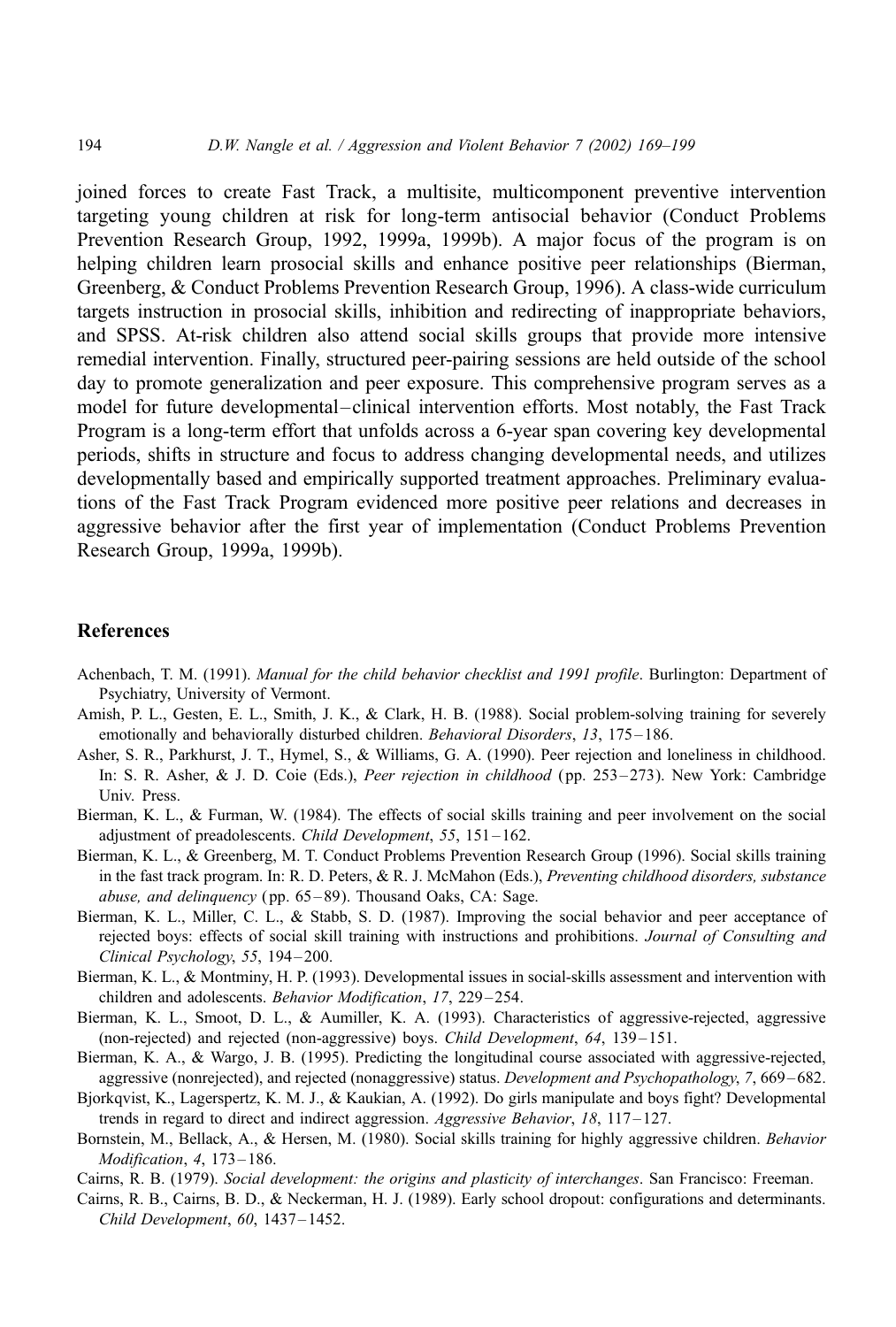- Cairns, R. B., Cairns, B. D., Neckerman, H. J., Gest, S. D., & Gariepy, J. (1988). Social networks and aggressive behavior: peer support or peer rejection? Developmental Psychology, 24, 815 – 823.
- Coie, J. D., & Dodge, K. A. (1997). Aggression and antisocial behavior. In: N. Eisenberg, & W. Damon (Eds.), Handbook of Child Psychology: Social, Emotional, and Personality Development, vol. 3 (5th ed., pp. 779 – 862). New York: Wiley.
- Coie, J. D., & Koeppl, G. K. (1990). Adapting intervention to the problems of aggressive and disruptive rejected children. In: S. A. Asher, & J. D. Coie (Eds.), Peer rejection in childhood (pp. 309–337). New York: Cambridge Univ. Press.
- Coie, J. D., Lochman, J. E., Terry, R., & Hyman, C. (1992). Predicting early adolescent disorder from childhood aggression and peer rejection. Journal of Consulting and Clinical Psychology, 60, 783 – 792.
- Conduct Problems Prevention Research Group (1992). A developmental and clinical model for the prevention of conduct disorder: the fast track program. Development of Psychopathology, 4, 509-528.
- Conduct Problems Prevention Research Group (1999a). Initial impact of the fast track trial for conduct problems: I. The high-risk sample. Journal of Consulting and Clinical Psychology, 67, 631-647.
- Conduct Problems Prevention Research Group (1999b). Initial impact of the fast track trial for conduct problems: II. Classroom effects. Journal of Consulting and Clinical Psychology, 67, 648-657.
- Crick, N. R. (1995). Relational aggression: the role of intent attributions, feelings of distress, and provocation type. Development and Psychopathology, 7, 313 – 322.
- Crick, N. R. (1996). The role of overt aggression, relational aggression, and prosocial behavior in the prediction of children's future social adjustment. Child Development, 67, 2317 – 2327.
- Crick, N. R., Bigbee, M. A., & Howes, C. (1996). Gender differences in children's normative beliefs about aggression: how did I hurt thee? Let me count the ways. Child Development, 67, 1003 – 1014.
- Crick, N. R., & Dodge, K. A. (1994). A review and reformulation of social information-processing mechanisms in children's social adjustment. Psychological Bulletin, 115, 74 – 101.
- Crick, N. R., & Grotpeter, J. K. (1995). Relational aggression, gender, and social-psychological. Child Development, 66, 710-722.
- Deffenbacher, J. L., Lynch, R. S., Oetting, E. R., & Kemper, C. C. (1996). Anger reduction in early adolescents. Journal of Counseling Psychology, 43, 149-157.
- Delawyer, D. D., & Foster, S. L. (1986). The effects of peer relationships on the functions of interpersonal behaviors of children. Journal of Clinical Child Psychology, 15, 127-133.
- Dishion, T. J., McCord, J., & Poulin, F. (1999). When interventions harm: peer groups and problem behavior. American Psychologist, 54, 755 – 764.
- Dishion, T. J., Patterson, G. R., & Griesler, P. C. (1994). Peer adaptations in the development of antisocial behavior: a confluence model. In: L. R. Huesmann (Ed.), *Aggressive behavior: current perspectives* (pp. 61–94). New York: Plenum.
- Dishion, T. J., Patterson, G. R., Stoolmiller, M., & Skinner, M. L. (1991). Family, school, and behavioral antecedents to early adolescent involvement with antisocial peers. *Developmental Psychology*, 27, 172–180.
- Dishion, T. J., Poulin, F., & Burraston, B. (in press). Peer group dynamics associated with iatrogenic effects in group interventions with high-risk young adolescents. In: D. W. Nangle, & C. A. Erdley (Eds.), New directions for child and adolescent development: friendship and psychological adjustment. San Francisco: Jossey-Bass.
- Dodge, K. A. (1980). Social cognition and children's aggressive behavior. Child Development, 51, 162-170.
- Dodge, K.A. (1986). A social information processing model of social competence in children. In: M. Perlmutter (Ed.), Minnesota Symposium on Child Psychology, vol. 18 (pp. 77 – 125). Hillsdale, NJ: Erlbaum.
- Drabman, R. S., & Lahey, B. B. (1974). Feedback in classroom behavior modification: effects on the target and her classmates. Journal of Applied Behavior Analysis, 7, 591-598.
- Drabman, R. S., Spitalnik, R., & Spitalnik, K. (1974). Sociometric and disruptive behavior as a function of four types of token reinforcement programs. Journal of Applied Behavior Analysis, 7, 93-101.

Dryfoos, J. G. (1990). Adolescents at risk: prevalence and prevention. New York: Oxford Univ. Press.

- Durlak, J. A., Fuhrman, T., & Lampman, C. (1991). Effectiveness of cognitive behavioral therapy for maladapting children: a meta-analysis. Psychological Bulletin, 110, 204-214.
- Dykeman, B. F. (1995). The social cognitive treatment of anger and aggression in four adolescents with conduct disorder. Journal of Instructional Psychology, 22, 194-200.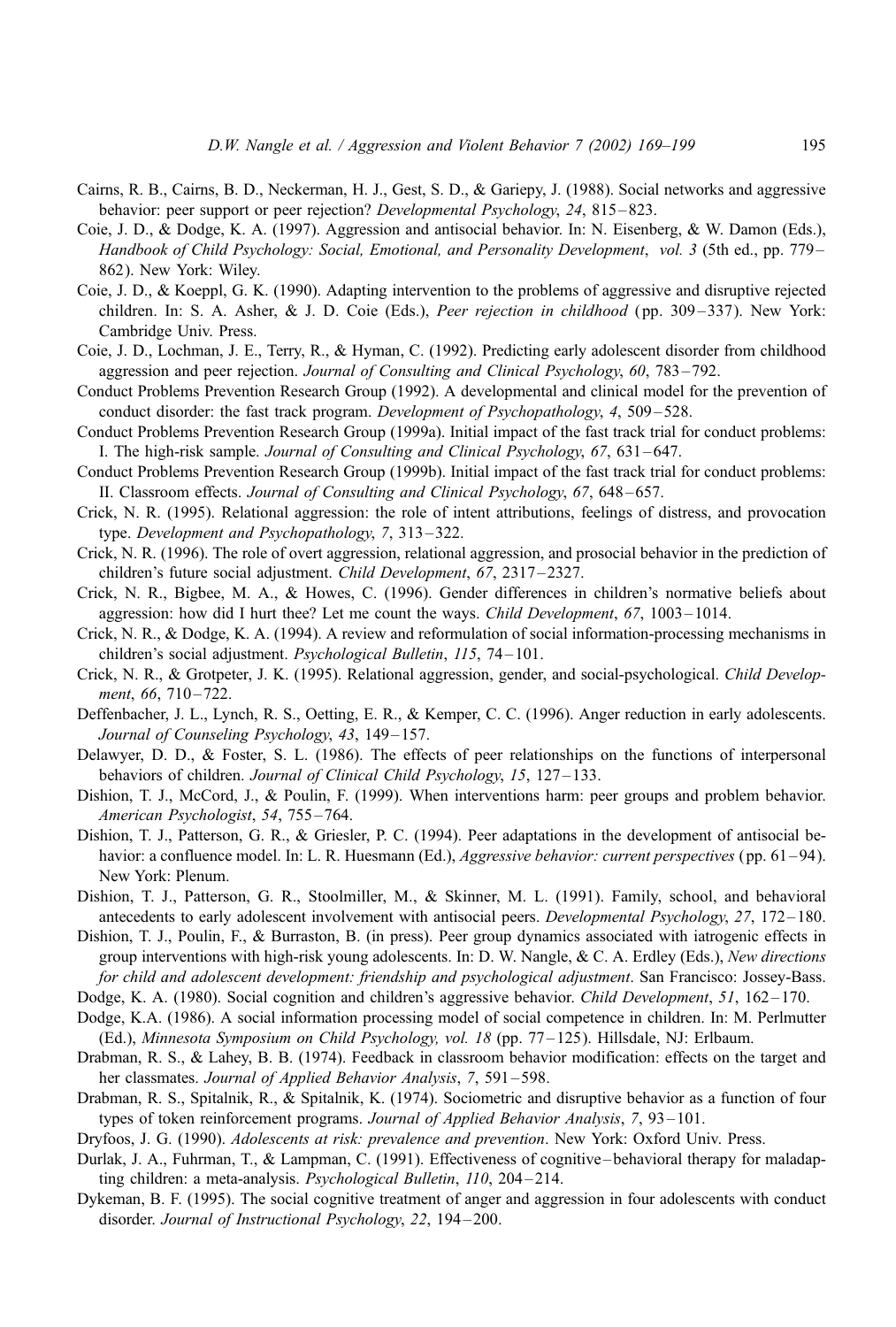- Elder, J. P., Edelstein, B. A., & Narick, M. N. (1979). Adolescent psychiatric patients: modifying aggressive behavior with social skills training. *Behavior Modification*, 3, 161–178.
- Fabes, R. A., & Eisenberg, N. (1992). Young children's emotional arousal and anger/aggressive behaviors. In: A. Fraezek, & H. Zumkley (Eds.), Socialization and aggression (pp. 85-102). Berlin: Springer-Verlag.
- Factor, D. C., & Schilmoeller, G. L. (1983). Social skills training of preschool children. Child Study Journal, 13,  $41 - 56$ .
- Farrington, D.P. (1991). Childhood agression and adult violence: Early precursors and later life outcomes. In: D.J. Pepler, & K.H. Rubin (Eds.), *The development and treatment of childhood agression* (pp. 5–30). Hillsdale, NJ: Erlbaum.
- Feindler, E. L., Ecton, R. B., Kingsley, D., & Dubey, D. (1986). Group anger-control training for institutionalized psychiatric male adolescents. Behavior Therapy, 17, 109-123.
- Feindler, E. L., Marriott, S. A., & Iwata, M. (1984). Group anger control training for junior high school delinquents. Cognitive Therapy and Research, 8, 299-311.
- Forman, S. G. (1980). A comparison of cognitive training and response cost procedures in modifying aggressive behavior of elementary school children. Behavior Therapy, 11, 594-600.
- Frankel, F., Myatt, R., & Cantwell, D. P. (1995). Training outpatient boys to conform with the social ecology of popular peers: effects on parent and teacher ratings. Journal of Clinical Child Psychology, 24, 300–310.
- Goodwin, S. W., & Mahoney, M. J. (1975). Modification of aggression through modeling: an experimental probe. Journal of Behavior Therapy and Experimental Psychiatry, 6, 200–202.
- Gottman, J., Gonso, J., & Schuler, P. (1976). Teaching social skills to isolated children. Journal of Abnormal Child Psychology, 4, 179-197.
- Gresham, F. M., & Nagle, R. J. (1980). Social skills training with children: responsiveness to modeling and coaching as a function of peer orientation. Journal of Consulting and Clinical Psychology, 48, 718–729.
- Guerra, N. G., & Slaby, R. G. (1990). Cognitive mediators of aggression in adolescent offenders: II. Intervention. Developmental Psychology, 26, 269 – 277.
- Guevremont, D. C., & Foster, S. L. (1993). Impact of social problem-solving training on aggressive boys: skills acquisition, behavior change, generalization. Journal of Abnormal Child Psychology, 21, 13-27.
- Harris, M. B. (1992). Sex, race, and experiences of aggression. Aggressive Behavior, 18, 201-217.
- Hartup, W. W. (1974). Aggression in childhood: developmental perspectives. American Psychologist, 29, 336-341.
- Hartup, W. W. (1983). The peer system. In: E. M. Hetherington (Ed.), Handbook of Child Psychology: Socialization, Personality, and Social Development, vol. 4 (4th ed., pp. 103–196). New York: Wiley.
- Hudley, C. (1994). The reduction of childhood aggression using the Brainpower program. In: M. Furlong, & D. Smith (Eds.), Anger, hostility, and aggression: assessment, prevention, and intervention strategies for youth ( pp. 313 – 345). Vermont: Clinical Psychology Publishing.
- Hudley, C., Britsch, B., Wakefield, W. D., Smith, T., Demorat, M., & Cho, S. (1998). An attribution retraining program to reduce aggression in elementary school students. Psychology in the Schools, 35, 271 – 282.
- Hudley, C., & Graham, S. (1993). An attributional intervention to reduce peer directed aggression among African-American boys. Child Development, 64, 124-138.
- Hymel, S. (1986). Interpretations of peer behavior: affective bias in childhood and adolescence. Child Development, 57, 431–445.
- Hymel, S., Wagner, E., & Butler, L. J. (1990). Reputational bias: view from the peer group. In: S. R. Asher, & J. D. Coie (Eds.), Peer rejection in childhood (pp. 156–186). New York: Cambridge Univ. Press.
- Iannoti, R. J. (1978). Effect of role-taking experiences on role taking, empathy, altruism, and aggression. Developmental Psychology, 14, 119 – 124.
- Kagan, J. (1981). The second year: the emergence of self-awareness. Cambridge, MA: Harvard Univ. Press.
- Kazdin, A. E. (1995). Conduct disorders in childhood and adolescence (2nd ed.). Thousand Oaks, CA: Sage.
- Kazdin, A. E., Bass, D., Siegel, T., & Thomas, C. (1989). Cognitive behavioral treatment and relationship therapy in the treatment of children referred for antisocial behavior. Journal of Consulting and Clinical Psychology, 57, 522 – 535.
- Kazdin, A. E., Esveldt-Dawson, K., French, N. H., & Unis, A. S. (1987). Problem-solving skills training and relationship therapy in the treatment of antisocial child behavior. Journal of Consulting and Clinical Psycho $logy, 55, 76 - 85.$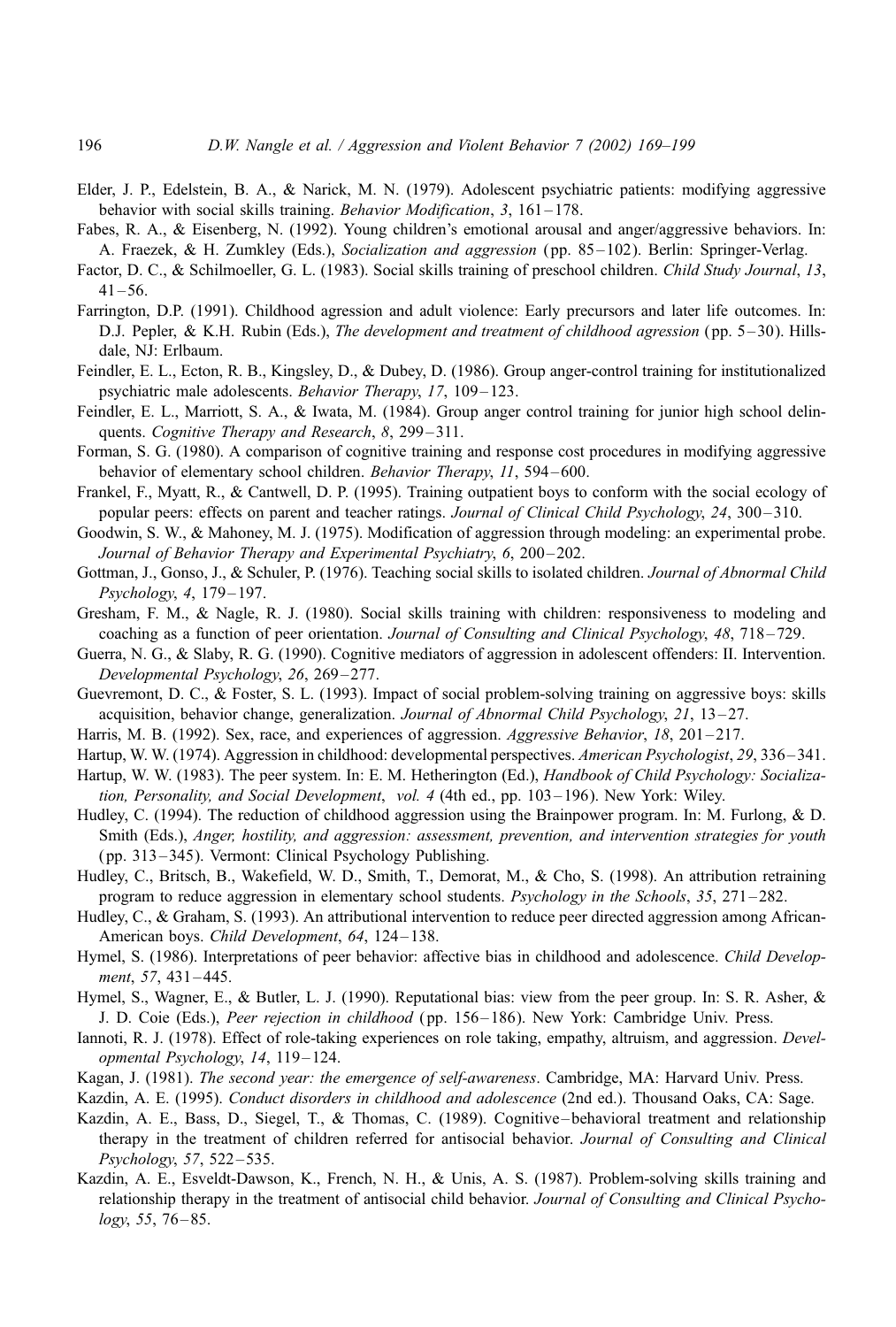- Kettleworth, P., & Kausch, D. (1983). The generalization of the effects of a cognitive behavioral treatment program for aggressive children. Journal of Abnormal Child Psychology, 2, 101 – 114.
- Kirschenbaum, D. S. (1979). Social competence intervention and evaluation in the inner city: Cincinnati's social skills development program. Journal of Consulting and Clinical Psychology, 47, 778 – 780.
- Kolko, D. J., Dorsett, P. G., & Milan, M. A. (1981). A total assessment approach to the evaluation of social skills training: the effectiveness of an anger control program for adolescent psychiatric patients. Behavioral Assessment, 3, 383-402.
- Kupersmidt, J., Coie, J. D., & Dodge, K. A. (1990). The role of poor peer relationships in the development of disorder. In: S. R. Asher, & J. D. Coie (Eds.), Peer rejection in childhood (pp. 274-305). New York: Cambridge Univ. Press.
- Ladd, G. W. (1981). Effectiveness of a social learning method for enhancing children's social interaction and peer acceptance. Child Development, 52, 171-178.
- Ladd, G. W., & Crick, N. (1989). Probing the psychological environment: children's cognitions, perceptions, and feelings in the peer culture. In: M. L. Maehr, & C. Ames (Eds.), Advances in motivation and achievement: motivation enhancing environments (pp. 1–44). Greenwich, CT: JAI Press.
- LaGreca, A. M., & Santogrossi, D. A. (1980). Social skills training with elementary school students: a behavioral group approach. Journal of Consulting and Clinical Psychology, 48, 220 – 227.
- LeCroy, C. W. (1988). Anger management or anger expression: which is most effective? Residential Treatment for Children and Youth, 5, 29–39.
- Livesley, W. J., & Bromley, D. B. (1973). Person perception in childhood and adolescence. London: Wiley.
- Lochman, J. E. (1992). Cognitive behavioral intervention with aggressive boys: three-year follow-up and preventive effects. Journal of Consulting and Clinical Psychology, 60, 426–432.
- Lochman, J. E., Burch, P. R., Curry, J. F., & Lampron, L. B. (1984). Treatment and generalization effects of cognitive – behavioral and goal-setting interventions with aggressive boys. Journal of Consulting and Clinical Psychology, 52, 915 – 916.
- Lochman, J. E., Coie, J. D., Underwood, M. K., & Terry, R. (1993). Effectiveness of a social relations intervention program for aggressive and nonaggressive, rejected children. Journal of Consulting and Clinical Psychology, 61, 1053 – 1058.
- Lochman, J. E., & Curry, J. F. (1986). Effects of social problem-solving training and self-instruction training with aggressive boys. Journal of Clinical Child Psychology, 15, 159-164.
- Lochman, J. E., & Lampron, L. B. (1988). Cognitive behavioral interventions for aggressive boys: 7-month follow-up effects. Journal of Child and Adolescent Psychotherapy, 5, 15-23.
- Lochman, J. E., Lampron, L. B., Gemmer, T. C., Harris, S. R., & Wyckoff, G. M. (1989). Teacher consultation and cognitive – behavioral intervention with aggressive boys. Psychology in the Schools, 26, 179–188.
- Lochman, J. E., & Wayland, K. K. (1994). Aggression, social acceptance, and race as predictors of negative adolescent outcomes. Journal of the American Academy of Child and Adolescent Psychiatry, 91, 1026 – 1035.
- Mash, E. J. (1998). Treatment of child and family disturbance: a behavioral systems perspective. In: E. J. Mash, & R. A. Barkley (Eds.), Treatment of childhood disorders ( pp. 3 – 51). New York: Guilford.
- McFayden-Ketchum, S. A., & Dodge, K. A. (1998). Problems in social relationships. In: E. J. Mash, & R. A. Barkley (Eds.), Treatment of childhood disorders ( pp. 338 – 365). New York: Guilford.
- Middleton, M. B., & Cartledge, G. (1995). The effects of social skills instruction and parental involvement on the aggressive behaviors of African American males. Behavior Modification, 19, 192 – 210.
- Mischel, W. (1974). Processes in delay of gratification. In: L. Berkowitz (Ed.), *Advances in Experimental Social* Psychology, vol. 7 (pp. 249–292). New York: Academic Press.
- Mize, J., & Ladd, G. W. (1990). A cognitive social learning approach to social skill training with low-accepted preschool children. Developmental Psychology, 26, 388 – 397.
- Oden, S., & Asher, S. R. (1977). Coaching children in social skills for friendship making. Child Development, 48,  $495 - 506$ .
- Ollendick, T., & Hersen, M. (1979). Social skills training for juvenile delinquents. Behaviour Research and Therapy, 17, 547 – 554.
- Ollendick, T., & Vasey, M. W. (1999). Developmental theory and the practice of clinical child psychology. Journal of Clinical Child Psychology, 28, 457 – 466.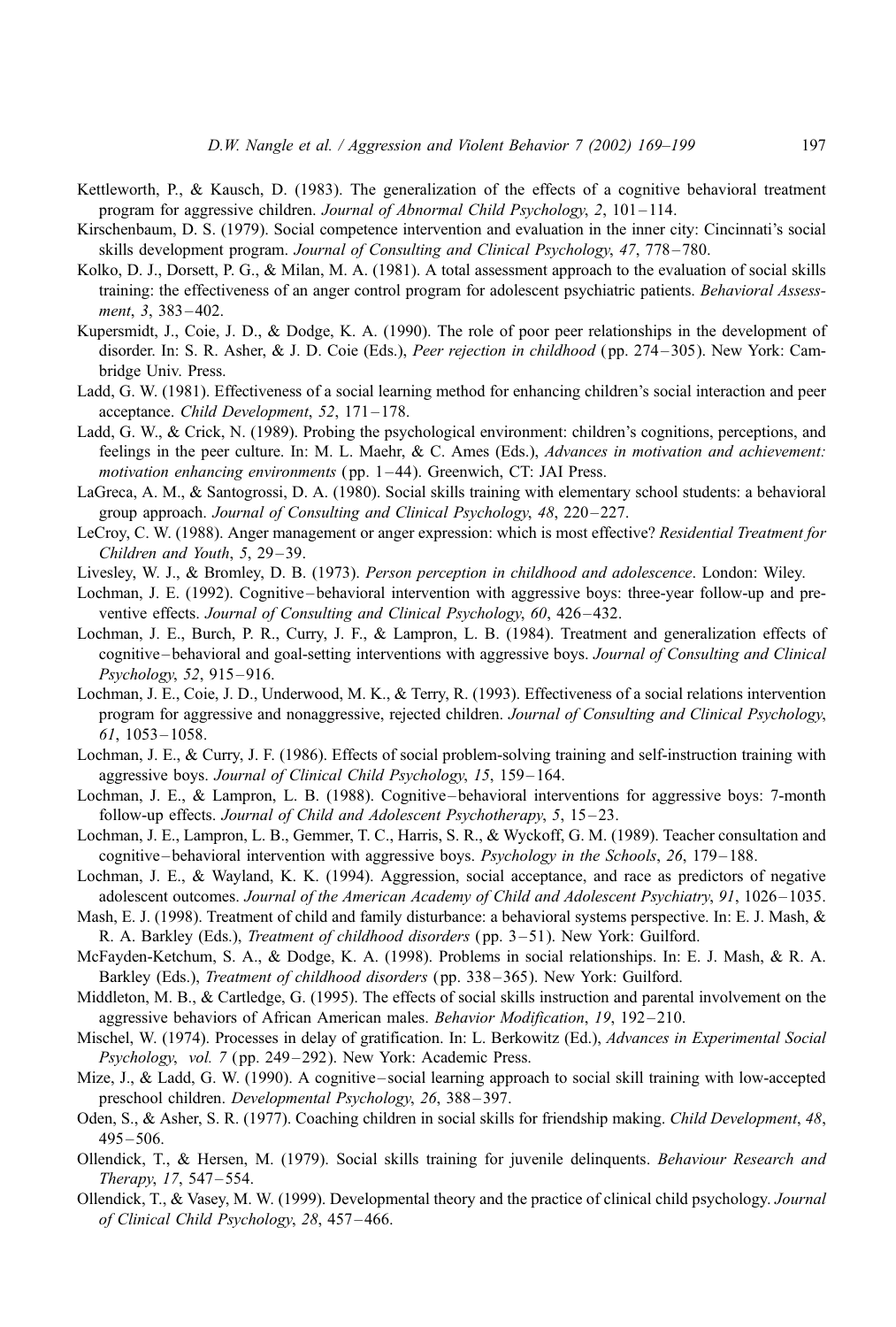- Olweus, D. (1979). Familial and temperamental determinants of agression behavior: A casual analysis. Development Psychology, 16, 644 – 660.
- Omizo, M. M., Hershberger, J. M., & Omizo, S. A. (1988). Teaching children to cope with anger. Elementary School Guidance and Counseling, 22, 241-245.
- Parker, J. G., & Asher, S. R. (1987). Peer relations and later personal adjustment: are low-accepted children at risk? Psychological Bulletin, 102, 357 – 389.
- Peterson, L., & Tremblay, G. (1999). Importance of developmental theory and investigation to research in clinical child psychology. Journal of Clinical Child Psychology, 23, 448 – 456.
- Prinz, R. J., Blechman, E. A., & Dumas, J. E. (1994). An evaluation of peer coping-skills training for childhood aggression. Journal of Clinical Child Psychology, 23, 193 – 203.
- Rholes, W. S., & Ruble, D. N. (1984). Children's understanding of dispositional characteristics of others. Child Development, 55, 550 – 560.
- Rholes, W. S., & Ruble, D. N. (1986). Children's impressions of other persons: the effects of temporal separation of behavioral information. Child Development, 57, 872 – 878.
- Rickel, A. U., Eshelman, A. K., & Loigman, G. A. (1983). Social problem solving training: a follow-up study of cognitive and behavioral effects. Journal of Abnormal Child Psychology, 11, 15–28.
- Rotheram, M. J. (1982). Social skills training with underachievers, disruptive and exceptional children. Psychology in the Schools,  $19, 532 - 539$ .
- Rubin, K. H., & Krasnor, L. R. (1986). Social-cognitive and social behavioral perspectives on problem solving. In: M. Perlmutter (Ed.), *Minnesota Symposia on Child Psychology, vol. 18* (pp. 1–68). Hillsdale, NJ: Lawrence Erlbaum.
- Sarason, I., & Ganzer, V. (1973). Modeling and group discussion in the rehabilitation of juvenile delinquents. Journal of Counseling Psychology, 20, 442 – 449.
- Sarason, I. G., & Sarason, B. R. (1981). Teaching cognitive and social skills to high school students. Journal of Consulting and Clinical Psychology, 49, 908 – 918.
- Saylor, C. F., Benson, B., & Einhaus, L. (1985). Evaluation of an anger management program for aggressive boys in inpatient treatment. Journal of Child and Adolescent Psychotherapy, 2, 5-15.
- Schneider, B. H. (1991). A comparison of skill-building and desensitization strategies for intervention with aggressive children. Aggressive Behavior, 17, 301-311.
- Schneider, B. H., & Byrne, B. M. (1987). Individualizing social skills training for behaviour-disordered children. Journal of Consulting and Clinical Psychology, 55, 444 – 445.
- Selman, R. (1980). The growth of interpersonal understanding. New York: Academic Press.
- Sharp, K. C. (1981). Impact of interpersonal problem-solving training on preschoolers' social competency. Journal of Applied Developmental Psychology, 2, 129–143.
- Shirk, S. R., & Russell, R. L. (1996). Change process in child psychotherapy: revitalizing treatment and research. New York: Guilford.
- Shure, M.B., & Spivack, G. (1982). Interpersonal problem-solving in young children: a cognitive approach to prevention. American Journal of Community Psychology, 10, 341-356.
- Slaby, R.G., & Guerra, N.G. (1988). Cognitive mediators of aggression in adolescent offenders: 1. Assessment. Developmental Psychology, 24, 580-588.
- Spence, S., & Marzillier, J. (1981). Social skills training with adolescent male offenders: short term, long term and generalized effects. Behaviour Research and Therapy, 19, 349 – 368.
- Spivack, G., & Shure, M.B. (1974). Social adjustment of young children: a cognitive approach to solving real-life problems. San Francisco: Jossey-Bass.
- Tanner, V. L., & Holliman, W. B. (1988). Effectiveness of assertiveness training in modifying aggressive behaviors of young children. Psychological Reports, 62, 39 – 46.
- Tisdelle, D. A., & St. Lawrence, J. S. (1988). Adolescent interpersonal problem solving skill training: social validation and generalization. Behavior Therapy,  $19$ ,  $171-182$ .
- Vaughn, S. R., Ridley, C. A., & Bullock, D. D. (1984). Interpersonal problem-solving skills training with aggressive young children. Journal of Applied Developmental Psychology, 5, 213 – 224.
- Weissberg, R. P., Gesten, E. L., Rapkin, B. D., Cowen, E. L., Davidson, E., De Apodaca, F., & McKim, B. J. (1981). Evaluation of a social problem-solving training program for suburban and inner-city third-grade children. Journal of Primary Prevention, 2, 251-261.